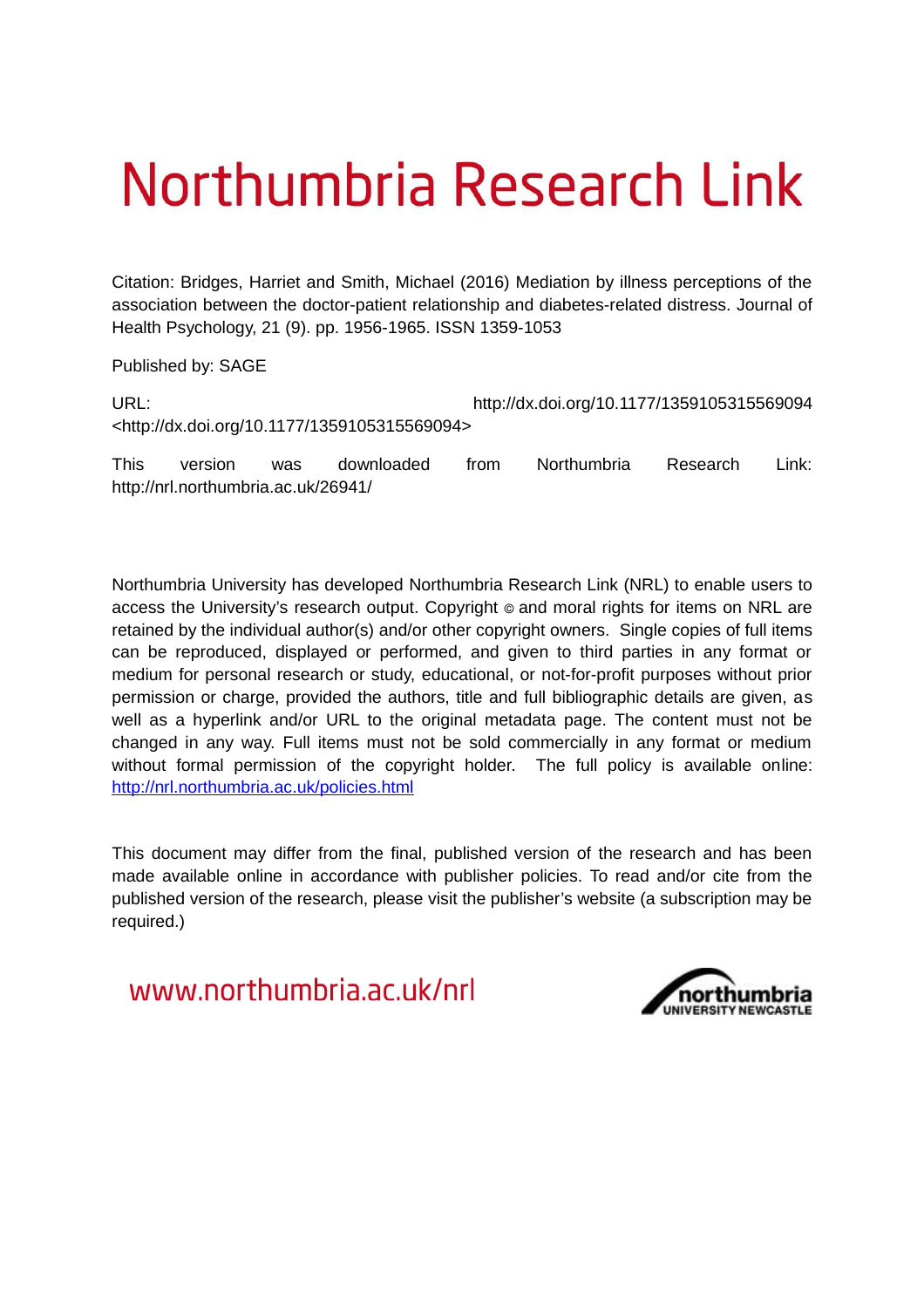# **Mediation by illness perceptions of the association between the doctor-patient relationship and diabetes-related distress**

Harriet A. Bridges & Michael A. Smith\*

Health in Action: Stress Research Group, Department of Psychology, Faculty of Health and Life Sciences, Northumbria University

**Running Head:** Doctor-patient relationship and diabetes distress

\*Corresponding Author: Dr Michael A. Smith Department of Psychology Northumbria University Northumberland Building Newcastle upon Tyne NE1 8ST United Kingdom michael4.smith@northumbria.ac.uk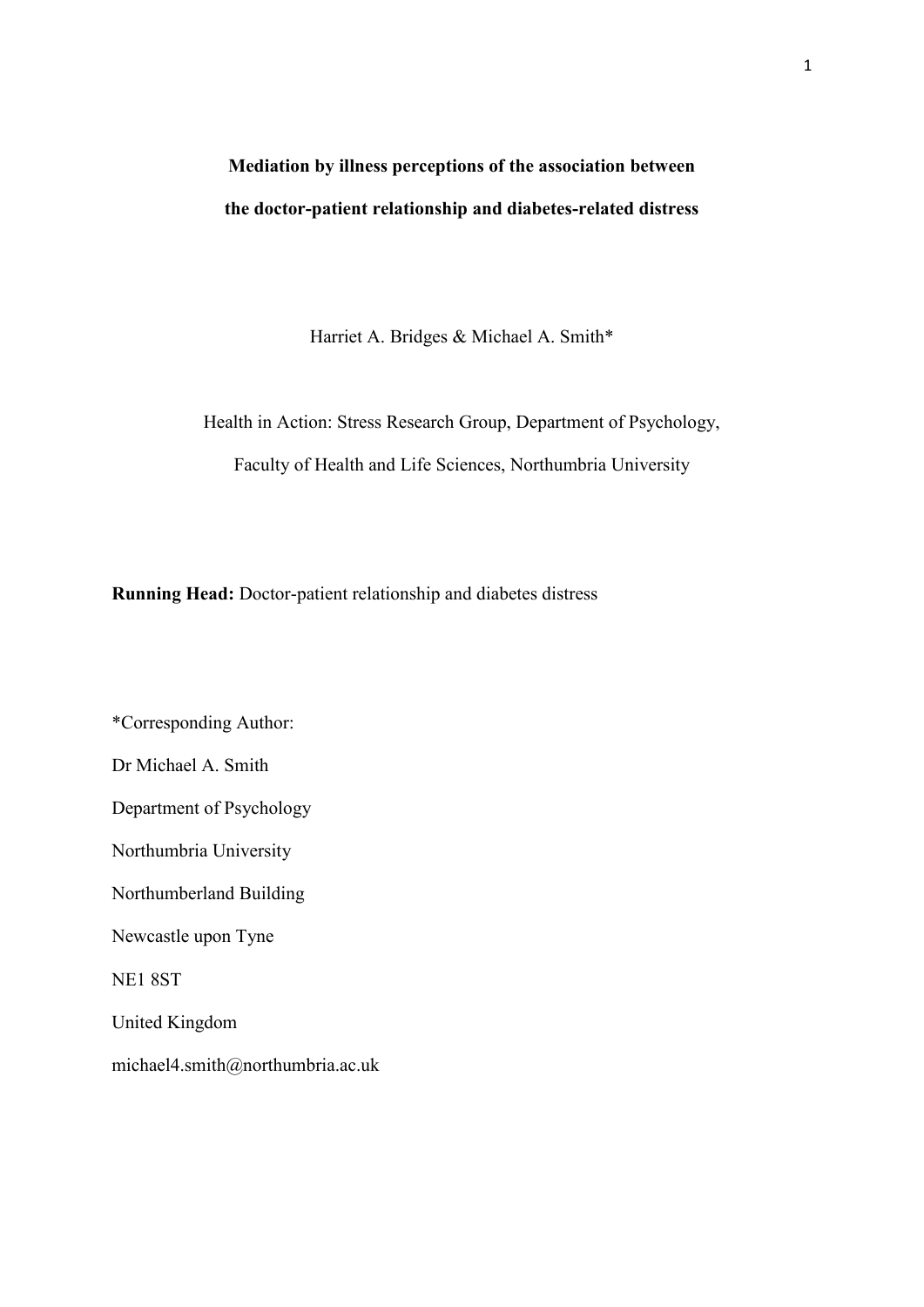# **Mediation by illness perceptions of the association between the doctor-patient relationship and diabetes-related distress**

#### **Abstract**

The quality of the doctor-patient relationship has been shown to impact upon a number of health outcomes in diabetes, including psychological wellbeing. The present cross-sectional study investigated illness perceptions as mediators of the association between the doctorpatient relationship and diabetes-related distress. Individuals with diabetes completed questionnaires which measured their perceptions of their relationship with their doctor, diabetes-related distress and illness perceptions. The association between doctor-patient relationship and diabetes-related distress was fully mediated by Personal Control, suggesting that an individual's beliefs surrounding their capacity to control their diabetes mediate the association between the doctor-patient relationship and diabetes-related distress.

**Keywords:** Diabetes, distress, illness perceptions, doctor-patient relationship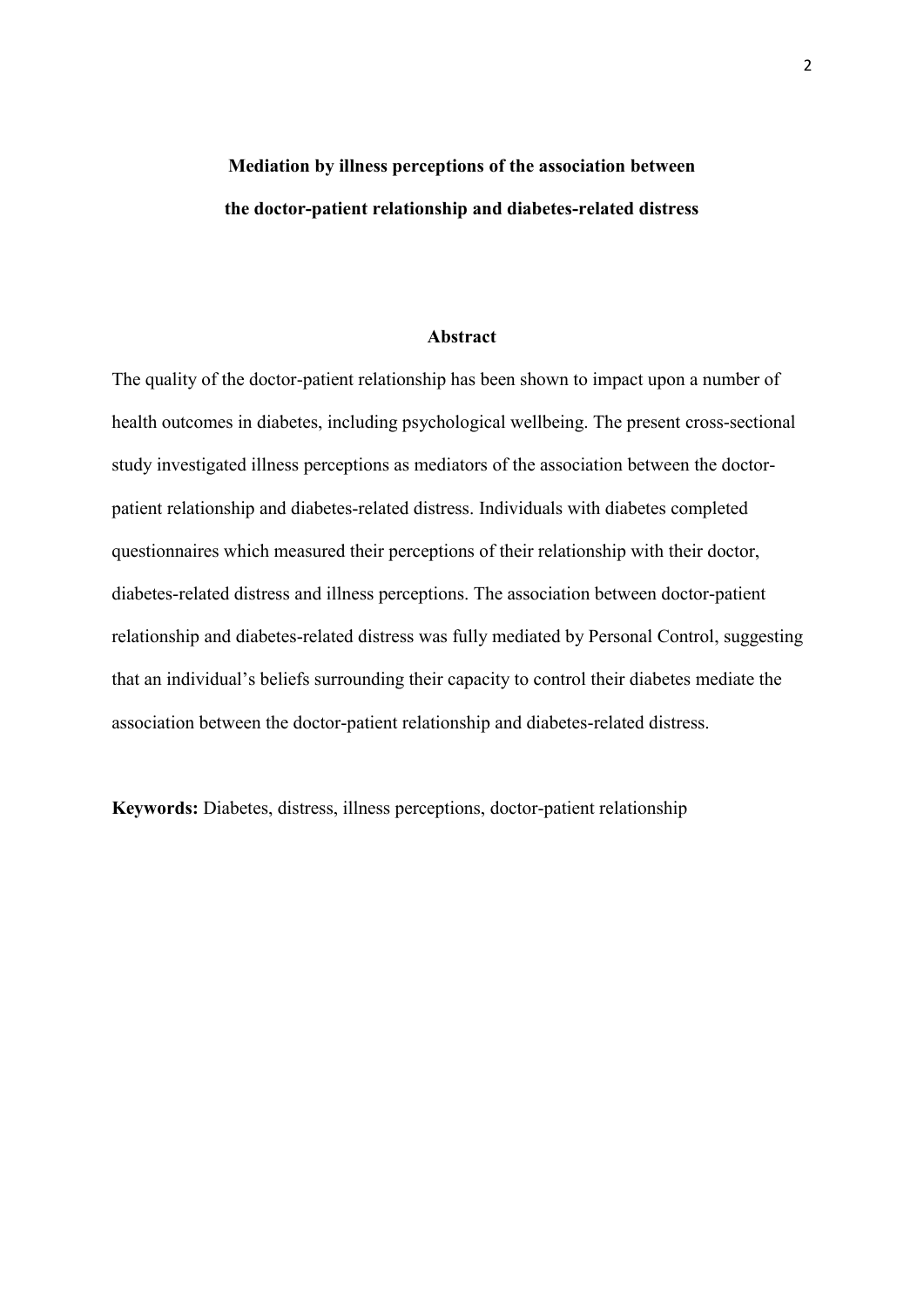#### **Introduction**

The influence of effective doctor-patient relationships on the promotion of emotional wellbeing and treatment adherence in chronic illness is well established (Ha and Longnecker, 2010; Stewart, 1995). In diabetes, the quality of the doctor-patient relationship has been shown to predict a range of health outcomes. In one study, diabetes patients who were reluctant to discuss self-management with their doctors reported less frequent self-care, poorer quality of life, poorer psychological functioning and greater diabetes related distress (Beverly et al., 2012). The doctor-patient relationship appears to be associated with diabetes understanding and self-management, with one study reporting that participants who correctly reported their most recent HbA1c level were more likely to report that their doctor answers their questions thoroughly (Heisler et al., 2005). Additionally, a further study found that diabetes patients' reports of their doctor-patient relationship were associated with coping and health-related quality of life, but that the doctor-patient relationship was not significantly related to  $HbA_{1c}$  values (Rose et al., 2002). Patient-centred doctor-patient interactions are associated with better diabetes self-care, treatment adherence and psychosocial outcomes (Golin et al., 1996; van Dam et al., 2003; Inzucchi et al., 2012). Furthermore, work by Lawson and colleagues suggests that perceptions of more reassuring health messages during the period following diabetes diagnosis are associated with more adaptive coping and more desirable illness perceptions (Lawson et al., 2010; Lawson et al., 2007a; Lawson et al., 2007b). While previous studies have found a link between the doctor-patient relationship and psychological functioning in diabetes, no studies to date have specifically considered the association between the doctor-patient relationship and diabetes-related distress (feeling overwhelmed, worried and burned out by the frustration of having diabetes and the diabetes management regimen; Polonsky et al., 1995). An aim of the present study is to address this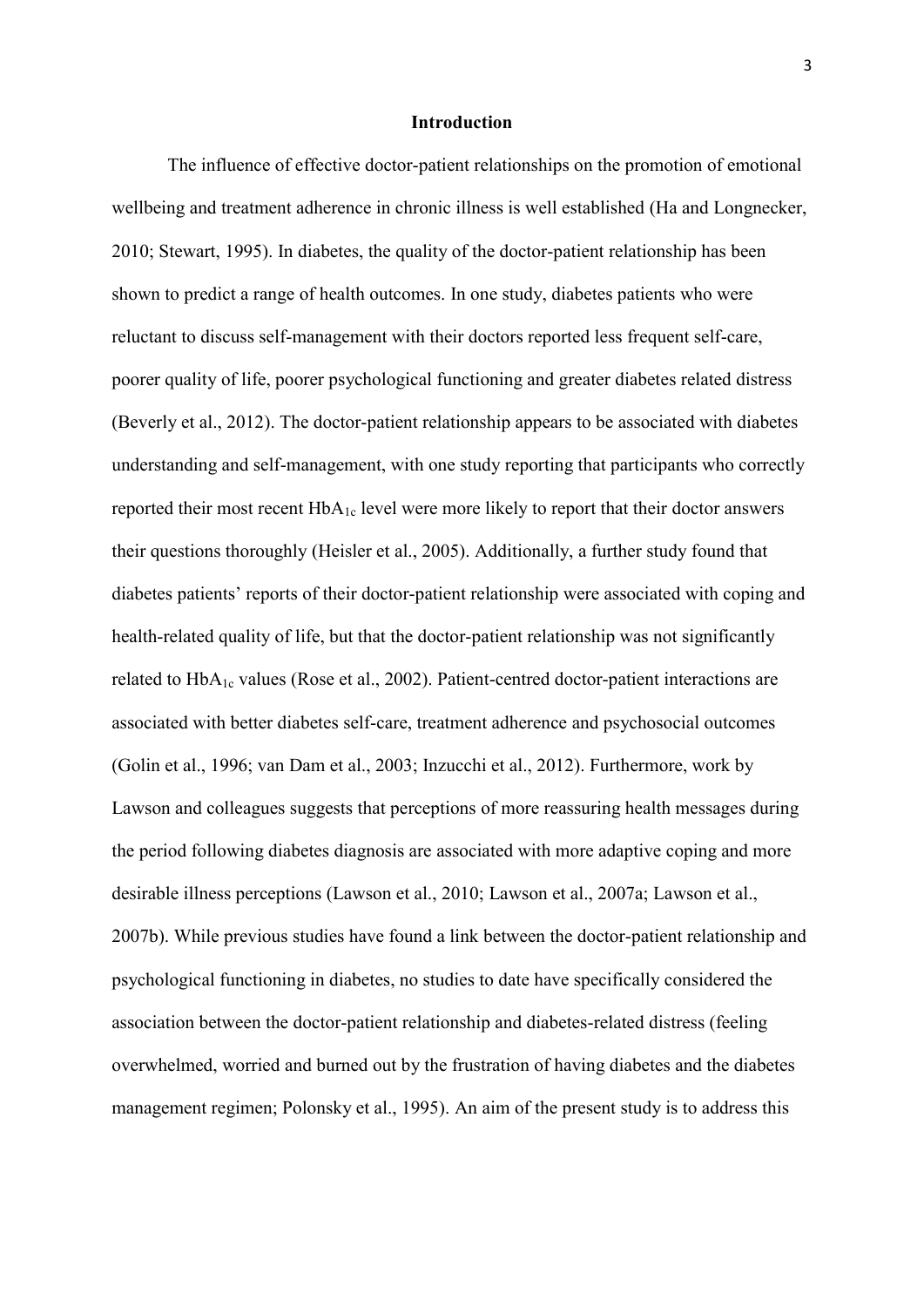lacuna by investigating i) the association between the doctor-patient relationship and diabetes-related distress and ii) whether this association is mediated by illness perceptions.

Illness perceptions reflect an individual's cognitive representations of their illness and its symptoms (Petrie and Weinman, 2012). According to the common-sense model of illness perceptions (Leventhal et al., 1984), individuals construct a cognitive model of their illness on the basis of a number of dimensions, including i) identity (the extent to symptoms are attributed to the illness), ii) timeline (how long the symptoms will last and how unpredictably they will occur), iii) consequences (expected outcomes of the illness and the impact on the individual's day-to-day life), iv) cause (perceptions of the contributing factors to development of the illness and its symptoms), and v) cure/control (the extent to which the illness can be cured or controlled by treatment and self-management). Illness perceptions can be measured using the Illness Perception Questionnaire-Revised (IPQ-R; Moss-Morris et al., 2002), which divides the cure/control dimension into separate measures of Personal Control (control over own management of condition) and Treatment Control (expectancies regarding treatment and medical advice), and the timeline dimension into a Timeline Acute/Chronic factor (perceived length of illness) and Timeline Cyclical (unpredictable nature of symptoms). Two further subscales on the IPQ-R measure Emotional Representations (emotional response to illness) and Illness Coherence (overall understanding of condition). Hagger and Orbell (2003) suggest that an individual's cognitive representations of their illness are derived from three sources: i) existing knowledge of the illness from social and cultural sources, ii) information from authoritative sources, such as a doctor, and iii) the individual's own experience of the illness and its symptoms. Given that information garnered from an individual's doctor is likely to contribute substantially to an individual's representations of their illness, it is important to consider the association between the doctorpatient relationship and illness perceptions.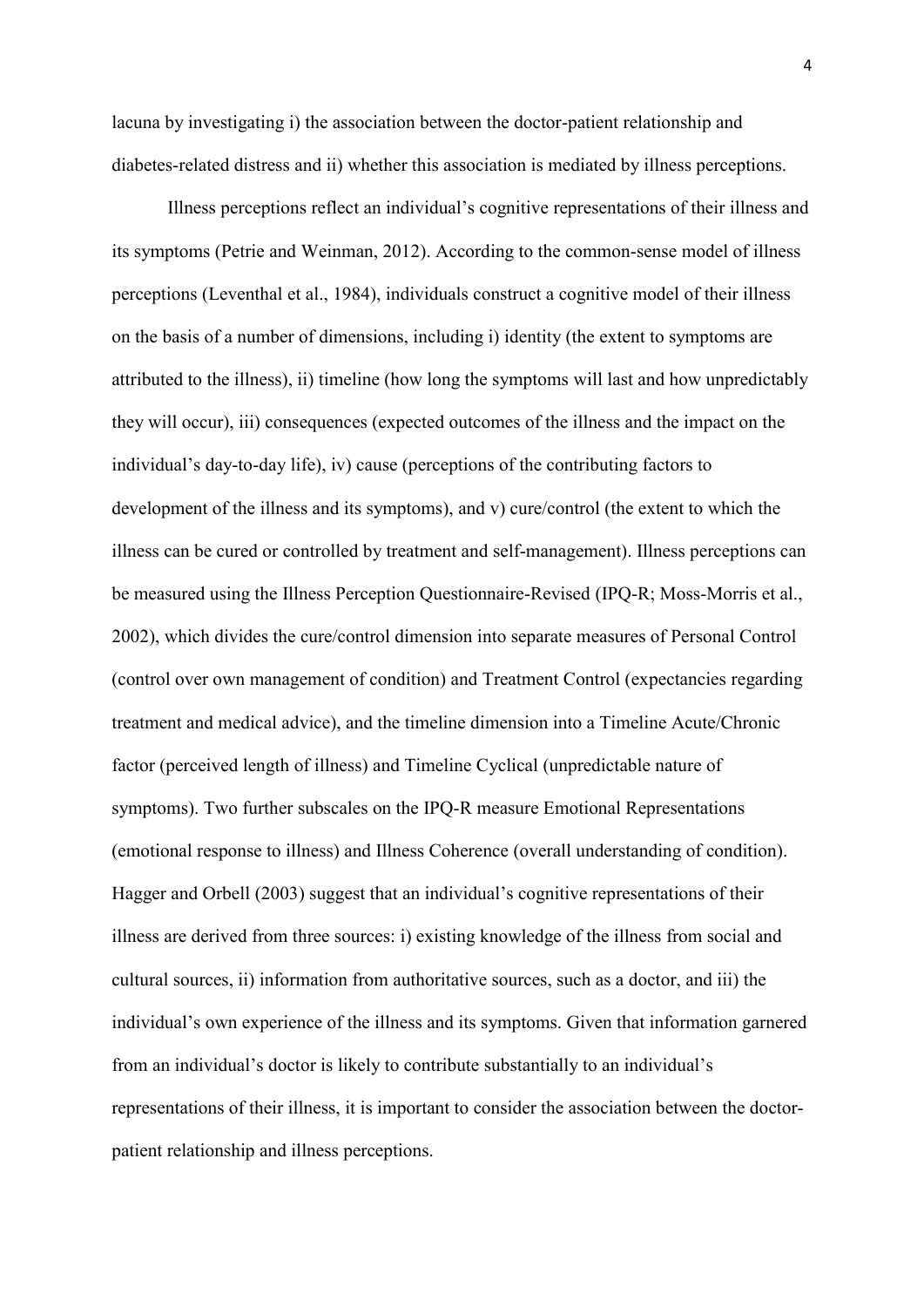Illness perceptions are known to be associated with a range of clinical and psychological outcomes in diabetes. Glucoregulatory control has been associated with several illness perceptions (Mc Sharry et al., 2011; Griva et al., 2000; Broadbent et al., 2011), while it has also been observed that illness perceptions, most notably Timeline (cyclical) and Personal Control (Nsereko et al., 2013), are related to diabetes self-care behaviours (Neylon et al., 2013). Adherence to treatment has been associated with greater Control (Broadbent et al., 2011; Cerkoney and Hart, 1980; Griva et al., 2000), while medication adherence is inversely related to Consequences (Broadbent et al., 2011). With respect to psychological functioning in individuals with diabetes, Consequences (Paschalides et al., 2004; Edgar and Skinner, 2003) and Control are related to better emotional wellbeing (Paschalides et al., 2004). A meta-analytic review by Hudson and colleagues (2014) reported that high Timeline (Cyclical), high Consequences and low Personal Control are related to poor emotional health. Further, higher Timeline Cyclical and Consequences scores, as well as lower Illness Coherence scores are all associated with greater diabetes-related distress (Paddison et al., 2010). In addition to the aforementioned relationships between illness perceptions and health outcomes in diabetes, Lawson and colleagues reported that a more reassuring health message was associated wth better coping in diabetes, but also found that this relationship was mediated by Illness Coherence and Personal Control (Lawson et al., 2010). This previous study provides evidence that illness perceptions should be considered as mediators of the relationship between the doctor-patient relationship and health outcomes in diabetes.

Given that illness perceptions have been associated with both doctor-patient relationship and psychological wellbeing in individuals with diabetes, the potentially mediating role of illness perceptions on the association between doctor-patient relationship and diabetes-related distress warrants consideration. Therefore, the present study aimed to investigate this question. Predicated by previous findings suggesting a strong link between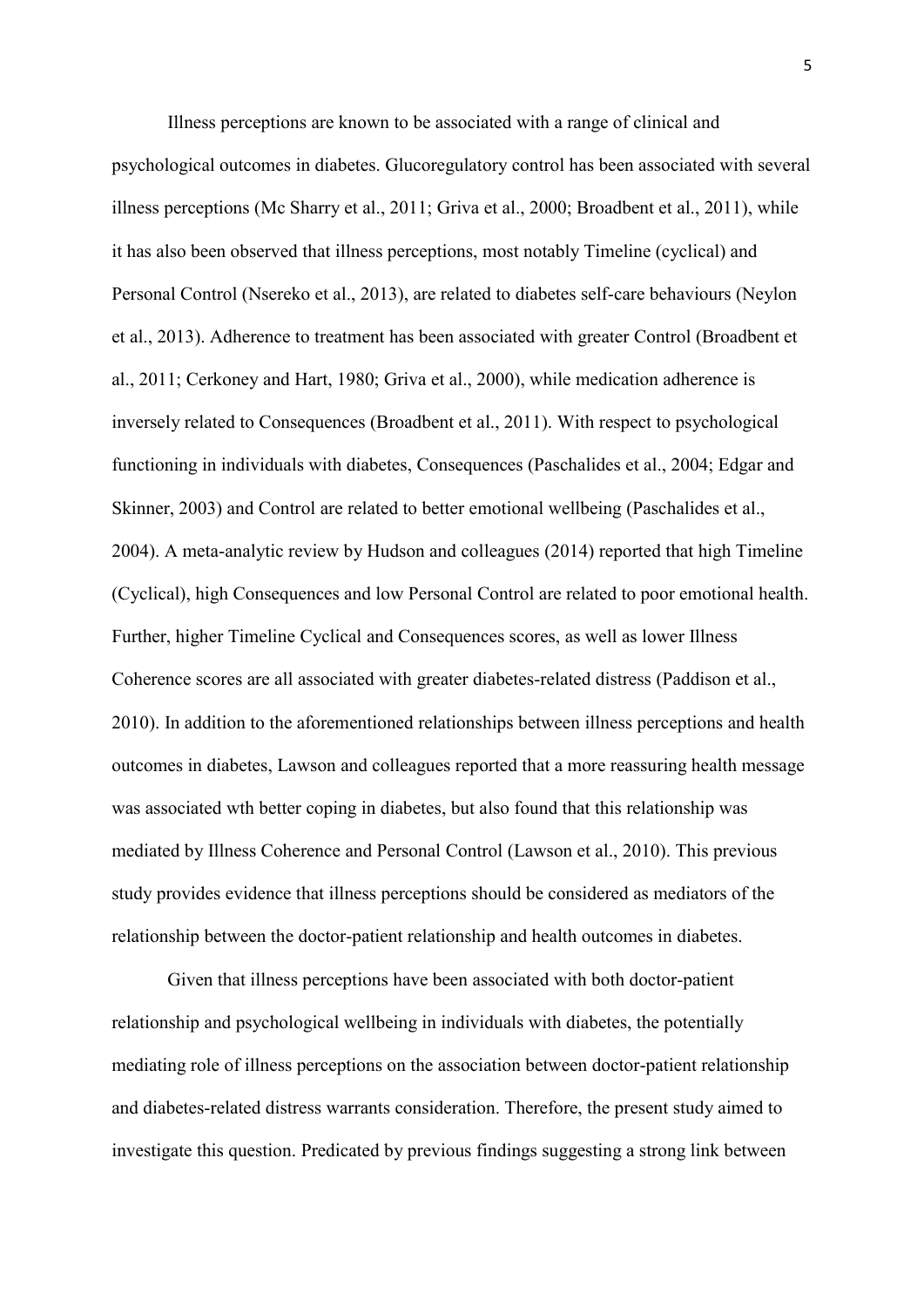doctor-patient relationship and health outcomes, we hypothesised that an association between doctor-patient relationship and diabetes-related distress would be observed here, and that this relationship would be mediated by diabetes patients' perceptions of their illness.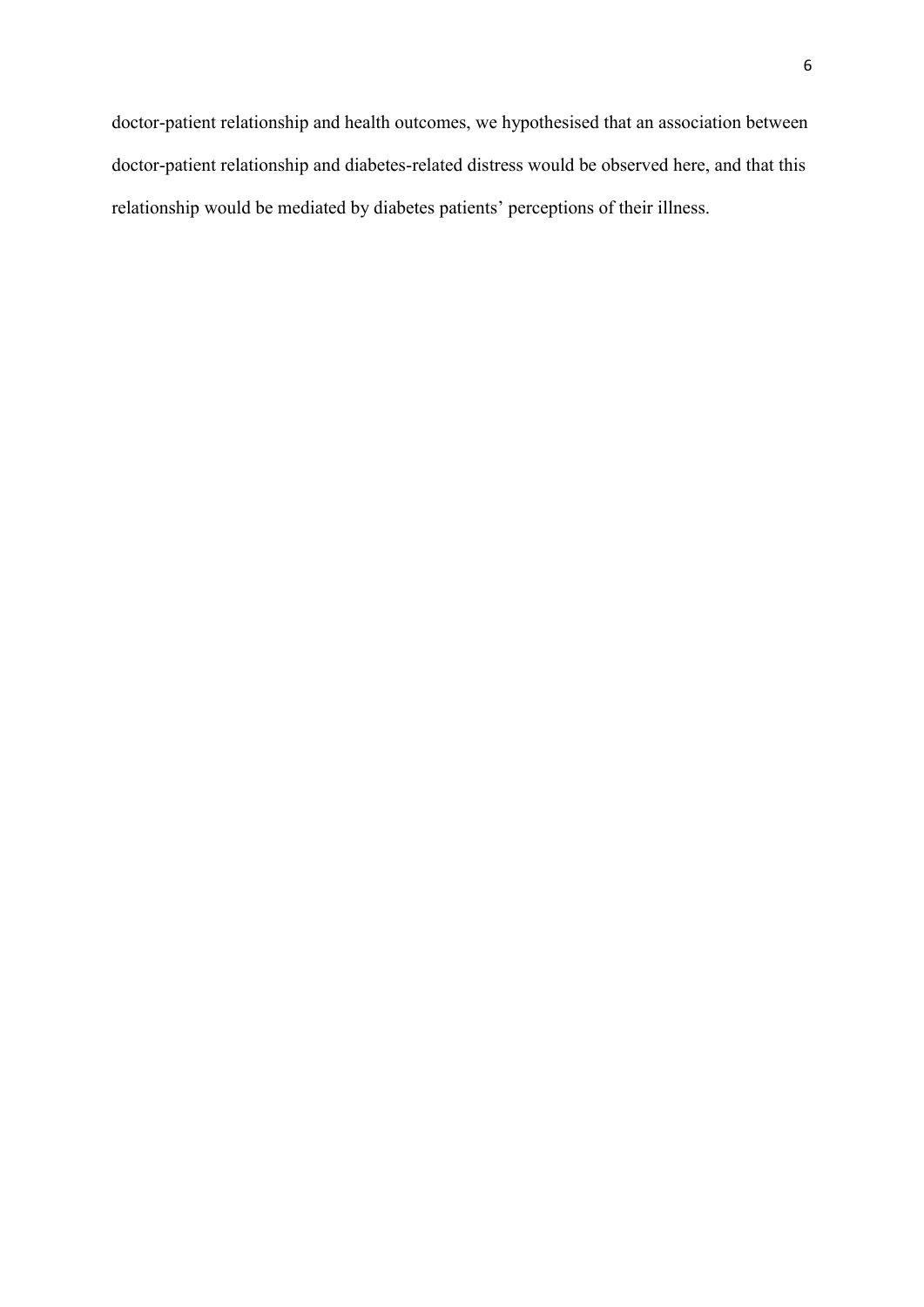#### **Method**

#### *Participants*

 In order to take part in the study, participants were required to i) have been diagnosed with either type 1 or type 2 diabetes, ii) be between the ages of 18 and 65 years, iii) be literate in English, and iv) not have been diagnosed with any chronic illnesses other than diabetes. A total of 189 individuals completed the online questionnaires. However, for a number of these individuals the data was incomplete or unusable (due to respondents reporting their age to be below 18 or above 65, or not declaring their diabetes as either type 1 or type 2). The final sample which was used for analysis comprised 117 individuals aged 18-65 years ( $M_{\text{age}}$  = 36.3, *SD* age = 11.7; 47 males, 70 females; 88 type 1 diabetes, 29 type 2 diabetes). Recruitment of participants was achieved via the posting of a web link to the online questionnaire on social networking sites including Twitter™, Facebook™ (including diabetes specific Facebook groups) and diabetes blogs. Participants were not offered any incentives for taking part in the study. The majority of participants reported that they lived in the UK (69.2%) or North America (23.1%). A total of six individuals reported that they had been diagnosed with diabetes within the past 12 months, and a further six participants reported that they had been diagnosed within the past 2 years. All remaining participants had been diagnosed 2 or more years prior to taking part in the study.

#### *Materials and procedure*

 An online questionnaire was developed for the collection of the cross-sectional data, which was hosted by SurveyMonkey. The questionnaire first asked a series of demographic questions, including date of birth, sex, type of diabetes and age at diabetes diagnosis. Validated questionnaires were then included to measure doctor-patient relationship, diabetes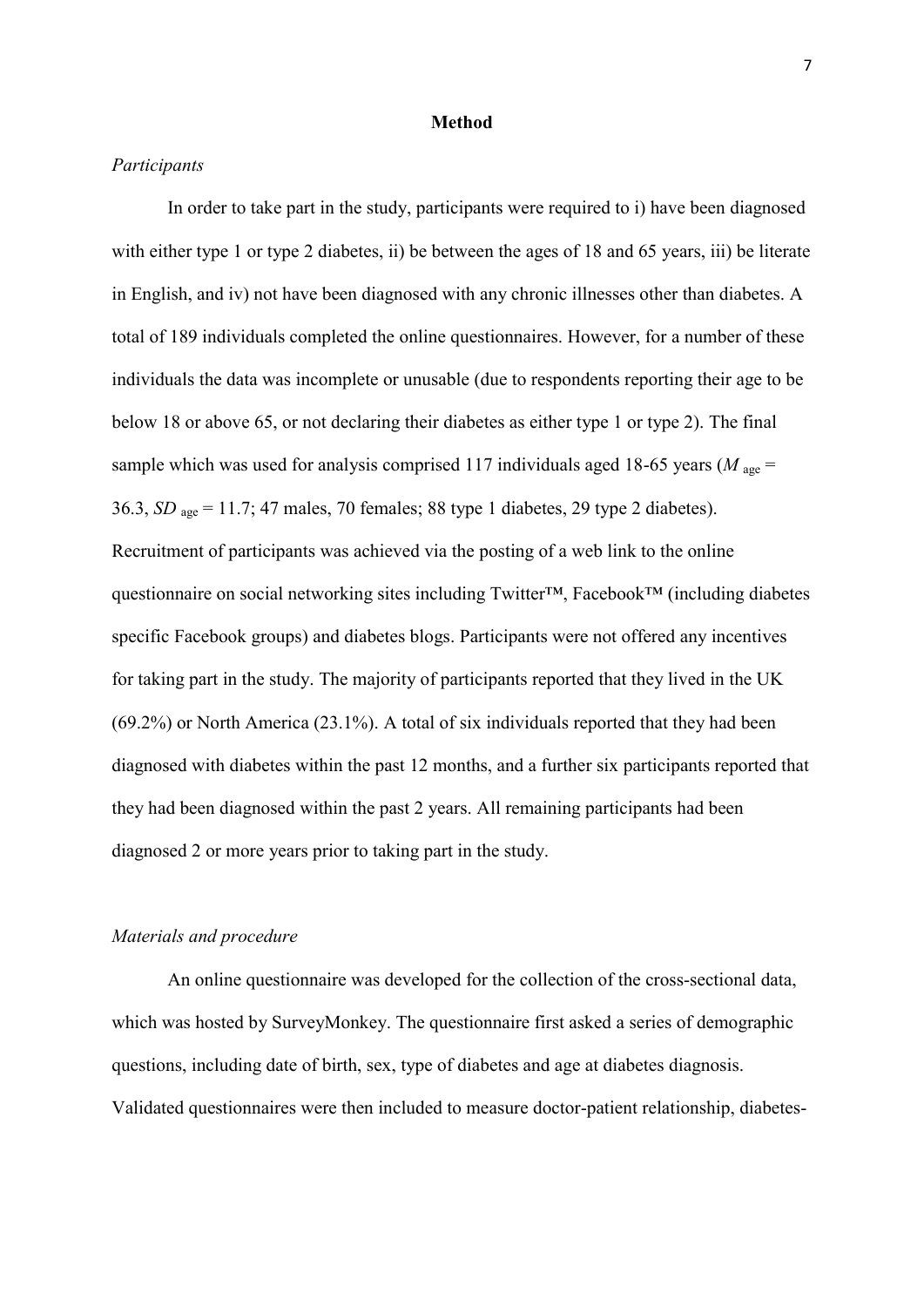related distress and illness perceptions. The study was approved by the relevant institutional ethics committee.

*Patient-Doctor Relationship Questionnaire (PDRQ).* The PDRQ (Van der Feltz-Cornelis et al., 2004) is a 9-item questionnaire designed to assess the patient's perceptions of their relationship with their primary care practitioner (PCP). For the purposes of this study, we substituted the term 'PCP' with that of 'doctor' to avoid any confusion for participants. It was made clear that participants were to respond on the basis of their perceived relationship with the doctor whom is primarily responsible for their diabetes treatment provision. Reponses to the nine items (e.g. 'My doctor helps me', 'I trust my doctor', 'My doctor and I agree on the nature of my medical symptoms') were provided on a 5-point scale ranging between 1 (not at all appropriate) and 5 (totally appropriate) according to how appropriate each statement is in describing the individual's relationship with their doctor. The reliability  $(\alpha = 0.94)$  and validity of the questionnaire has been demonstrated (Van der Feltz-Cornelis et al., 2004).

 *Problem Areas in Diabetes Questionnaire (PAID).* The PAID (Polonsky et al., 1995) is a 20 item questionnaire designed to measure the extent to which individuals are distressed by various facets associated with diabetes. Responses to the 20 items (e.g. 'Feeling constantly concerned about food and eating', 'Feeling depressed when you think about living with diabetes', 'Coping with complications of diabetes') were provided on a 5-point scale ranging between 0 (not a problem) and 4 (serious problem) according to how problematic each area is for the individual. The PAID is a widely used instrument for determining diabetes-related distress in both clinical and research settings, and the reliability ( $\alpha$  = 0.95) and validity of the questionnaire has been demonstrated (Welch et al., 1997).

 *Illness Perception Questionnaire-Revised (IPQ-R).* The IPQ-R (Moss-Morris et al., 2002) is a measure of an individual's perceptions about their illness. The version used here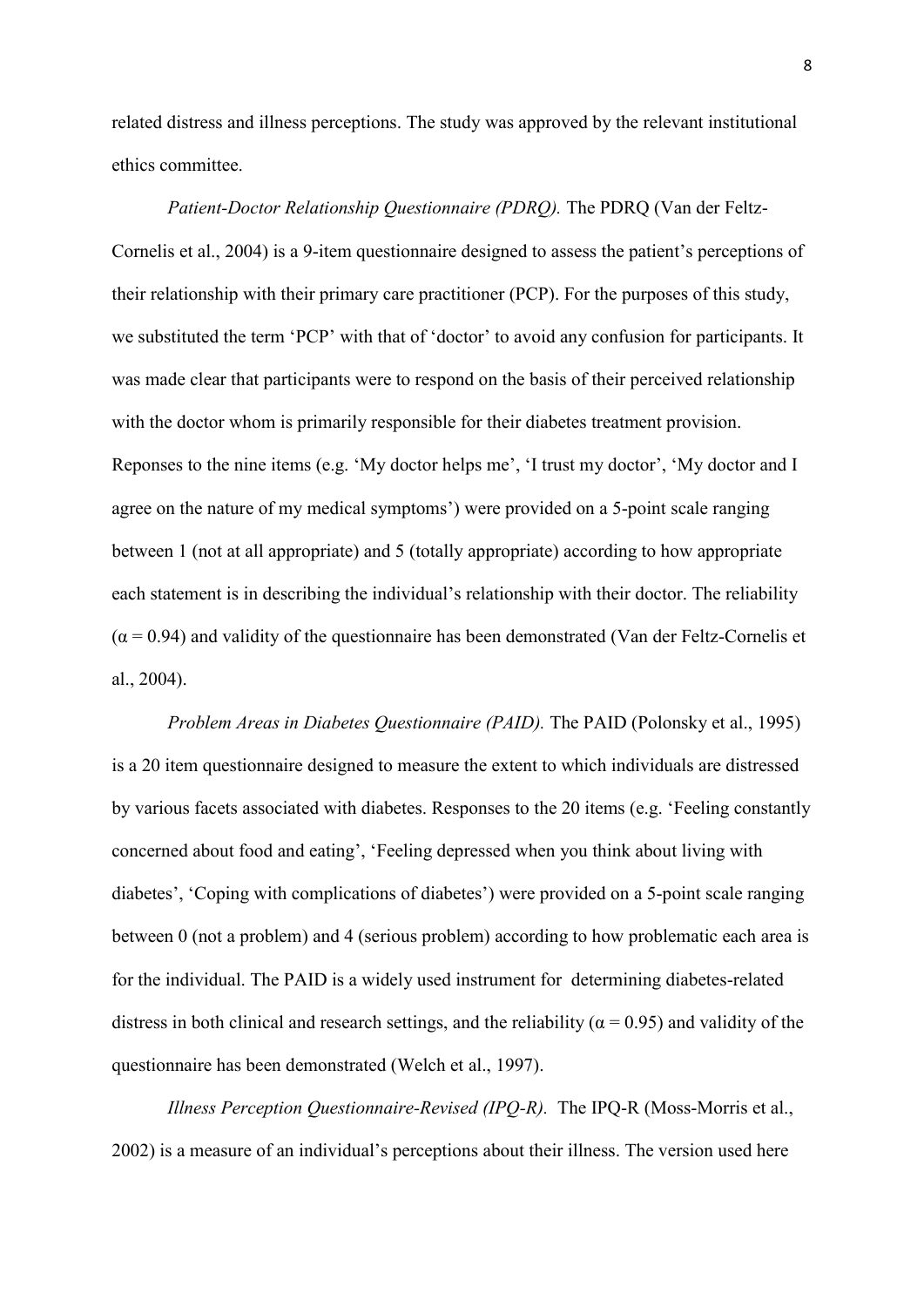was modified to be diabetes-specific (i.e. the words 'your illness' were changed to 'your diabetes'). It comprises eight subscales: Identity (high scores reflect a greater attribution of symptoms to diabetes), Timeline (Acute/Chronic; high scores reflect a greater belief that diabetes symptoms will last longer), Consequences (high scores indicate that diabetes has greater consequences for the individual's day-to-day functioning), Personal Control (higher scores are indicative of the individual's greater perceived capacity to control their diabetes), Treatment Control (higher scores are suggestive of the individual's greater perceived capacity to manage their diabetes via their treatment regime), Illness Coherence (high scores suggest that the individual believes they have a good understanding of their diabetes), Timeline (Cyclical; high scores suggest that the individual perceives that their symptoms will be more unpredictable) and Emotional Representations (high scores indicate that an individual reacts more emotionally to their diabetes symptoms). The validity and internal reliability ( $\alpha$  for each subscale  $\geq$  0.79) has been demonstrated (Moss-Morris et al., 2002)

#### *Treatment of data*

 The study employed a cross-sectional design. All analyses comprised hierarchical multiple regression, with sex, age and type of diabetes (type 1 or type 2) being entered at step 1, to investigate the influence of these variables on the dependent variable of interest. The primary independent variable(s) of interest were then added at step 2, which enabled the influence of sex, age and type of diabetes on the primary relationship under investigation to be controlled for statistically. The first regression analysis investigated the association between doctor-patient relationship (independent variable) and diabetes-related distress (dependent variable). Secondly, analyses were conducted to investigate the associations between the doctor-patient relationship and each of the illness perception factors. In the third set of regression analyses, the relationship between each illness perception factor and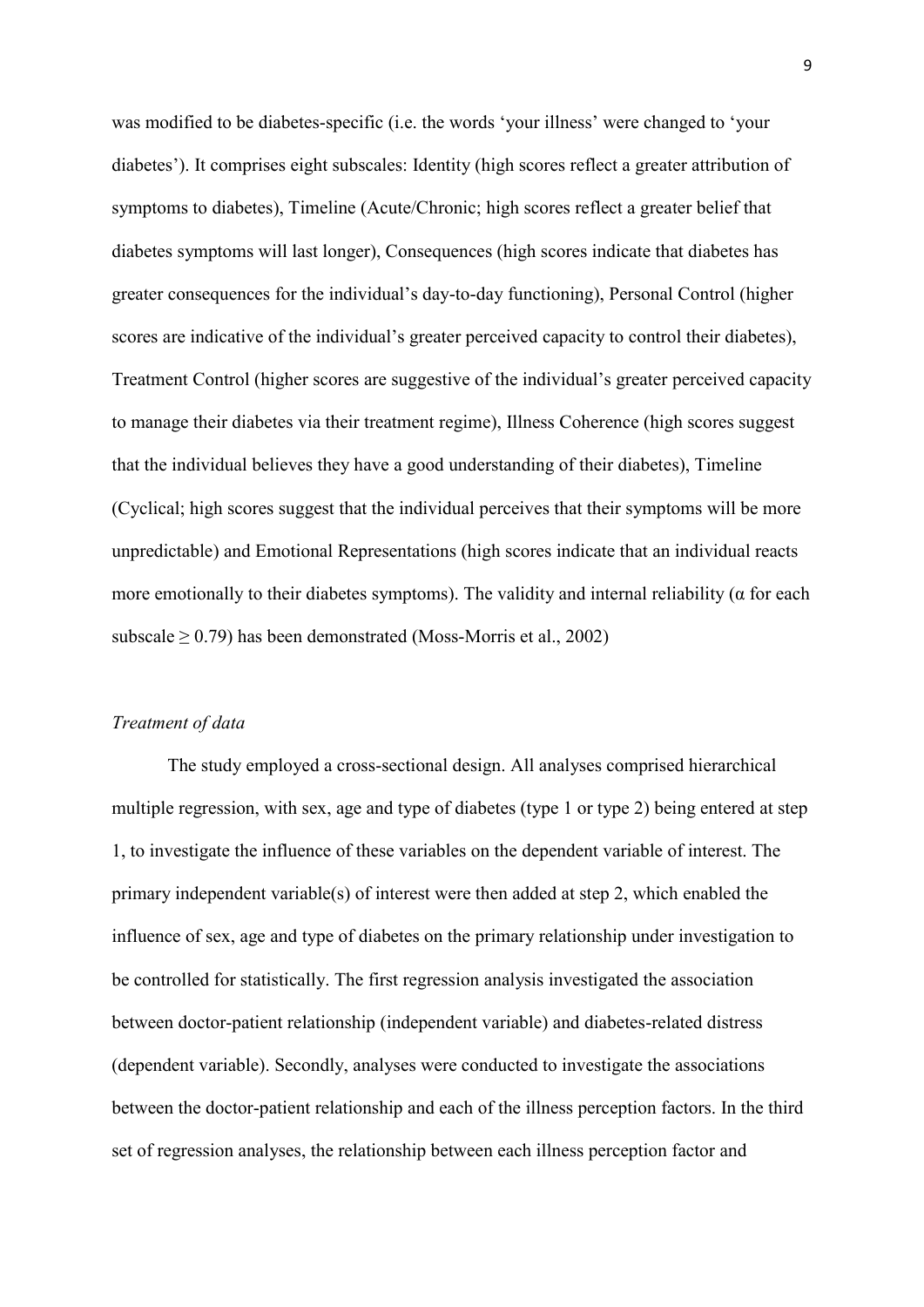diabetes-related distress was considered. Finally, in line with Baron & Kenny (1986), any illness perception factors which were significantly associated with both i) doctor-patient relationship, and ii) diabetes-related distress, were considered as potential mediators of the relationship between doctor-patient relationship and diabetes-related distress. A hierarchical regression was performed to investigate whether the addition of the illness perception to the statistical model decreased the magnitude of the association between doctor-patient relationship and diabetes-related distress. The significance of the mediation effect was investigated using the Sobel test.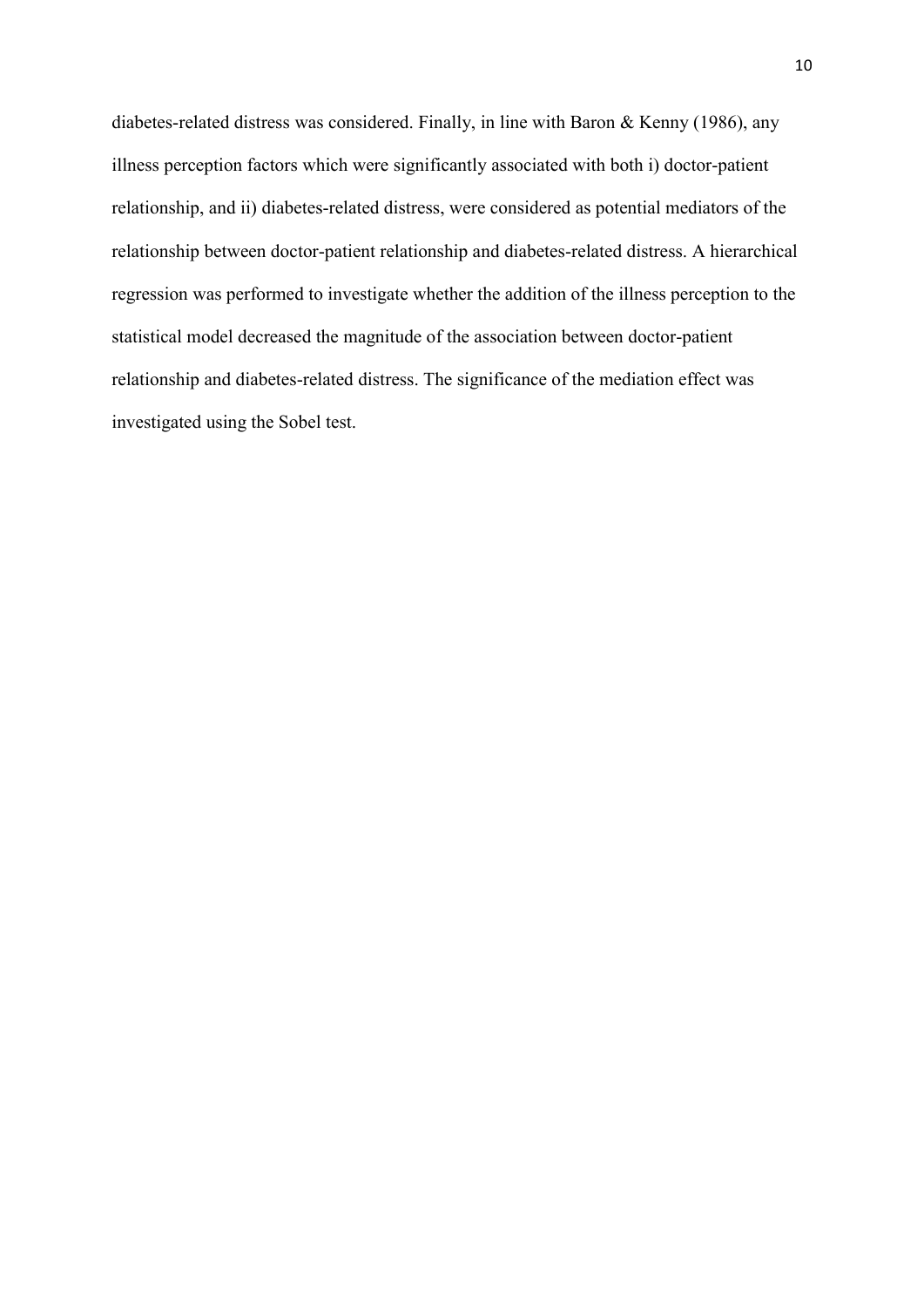#### **Results**

*Association between doctor-patient relationship and diabetes-related distress* 

 At step 1, sex was significantly associated with diabetes-related distress, with females reporting greater levels of distress,  $β = 0.25$ ,  $p < 0.05$ . This regression model was significant and explained 9.7% of the variance in PAID scores,  $F(3, 116) = 4.05$ ,  $p < 0.01$ . At step 2, PDRQ scores were significantly related to diabetes-related distress, with better doctor-patient relationships being associated with lower levels of distress,  $\beta = -0.22$ ,  $p < 0.05$ . The relationship between sex and PAID scores remained significant,  $β = 0.22$ ,  $p < 0.05$ . This regression model was also significant and explained 14.4% of the variance in PAID scores, *F*  $(4, 116) = 4.70$ ,  $p < 0.01$ , with the additional 4.7% of the variance explained by PDRO scores being significant,  $F(1, 112) = 6.11$ ,  $p < 0.05$  (see Table 1).

#### INSERT TABLE 1 ABOUT HERE

#### *Association between doctor-patient relationship and illness perceptions*

 At step 1, a significant association was observed between sex and Identity, β = 0.25, *p*  $<$  0.05. Further, a significant association was observed between age and Personal Control, β = 0.46,  $p < 0.001$ , and between age and Illness Coherence,  $\beta = 0.24$ ,  $p < 0.05$ . In addition, significant associations were observed between type of diabetes and Timeline (Acute/Chronic),  $\beta$  = -0.43,  $p < 0.001$ ; Consequences  $\beta$  = -0.28,  $p < 0.01$ ; Treatment Control, β = 0.21, *p* < 0.05; and Illness Coherence, β = -0.38, *p* < 0.001.

 At step 2, PDRQ scores were significantly associated with scores for Timeline (Acute/Chronic),  $\beta$  = -0.17,  $p < 0.05$ ; and Personal Control,  $\beta$  = 0.25,  $p < 0.01$ , from the IPQ-R. No other illness perceptions were related to PDRQ scores. All analyses controlled for sex, age and type of diabetes (see Supplementary Table 1).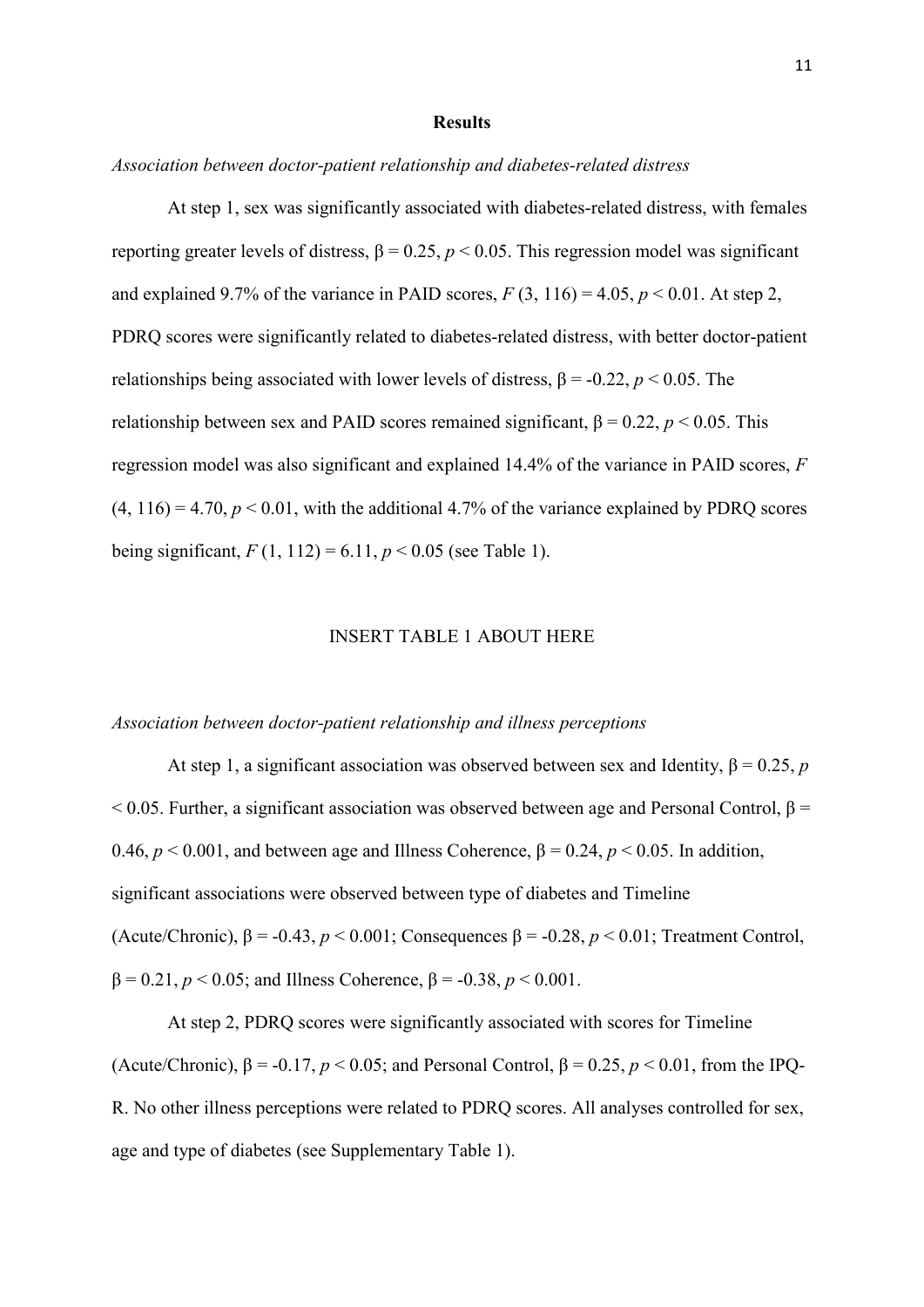*Association between illness perceptions and diabetes-related distress* 

Identity,  $β = 0.38$ ,  $p < 0.001$ ; Consequences,  $β = 0.48$ ,  $p < 0.001$ ; Timeline (Cyclical), β = 0.24, *p* < 0.05; and Emotional Representations scores, β = 0.68, *p* < 0.001, were all positively associated with diabetes-related distress. Further, Personal Control,  $β = -0.29$ ,  $p <$ 0.01; Treatment Control,  $β = -0.21$ ,  $p < 0.05$ ; and Illness Coherence scores,  $β = -0.50$ ,  $p <$ 0.001, were all negatively associated with diabetes-related distress. Timeline (Acute/Chronic) was not significantly associated with diabetes-related distress (see Supplementary Table 2).

## *Mediation by illness perceptions of the relationship between doctor-patient relationship and diabetes-related distress*

 Personal Control was the only illness perception factor which met the assumptions for mediation, by being significantly associated with both the independent variable (PDRQ) and dependent variable (PAID). When PDRQ and Personal Control scores were both entered into the regression analysis as IVs, along with the covariates of sex, age and type of diabetes, Personal Control,  $\beta$  = -0.25, *p* < 0.01, but not PDRQ,  $\beta$  = -0.16, *p* = 0.09, was a significant predictor of PAID score, suggesting that the association between doctor-patient relationship and diabetes-related distress was fully mediated by Personal Control. The Sobel test confirmed this full mediation of the relationship by Personal Control,  $Z = -2.00$ ,  $p < 0.05$  (see Supplementary Table 3 and Figure 1).

#### INSERT FIGURE 1 ABOUT HERE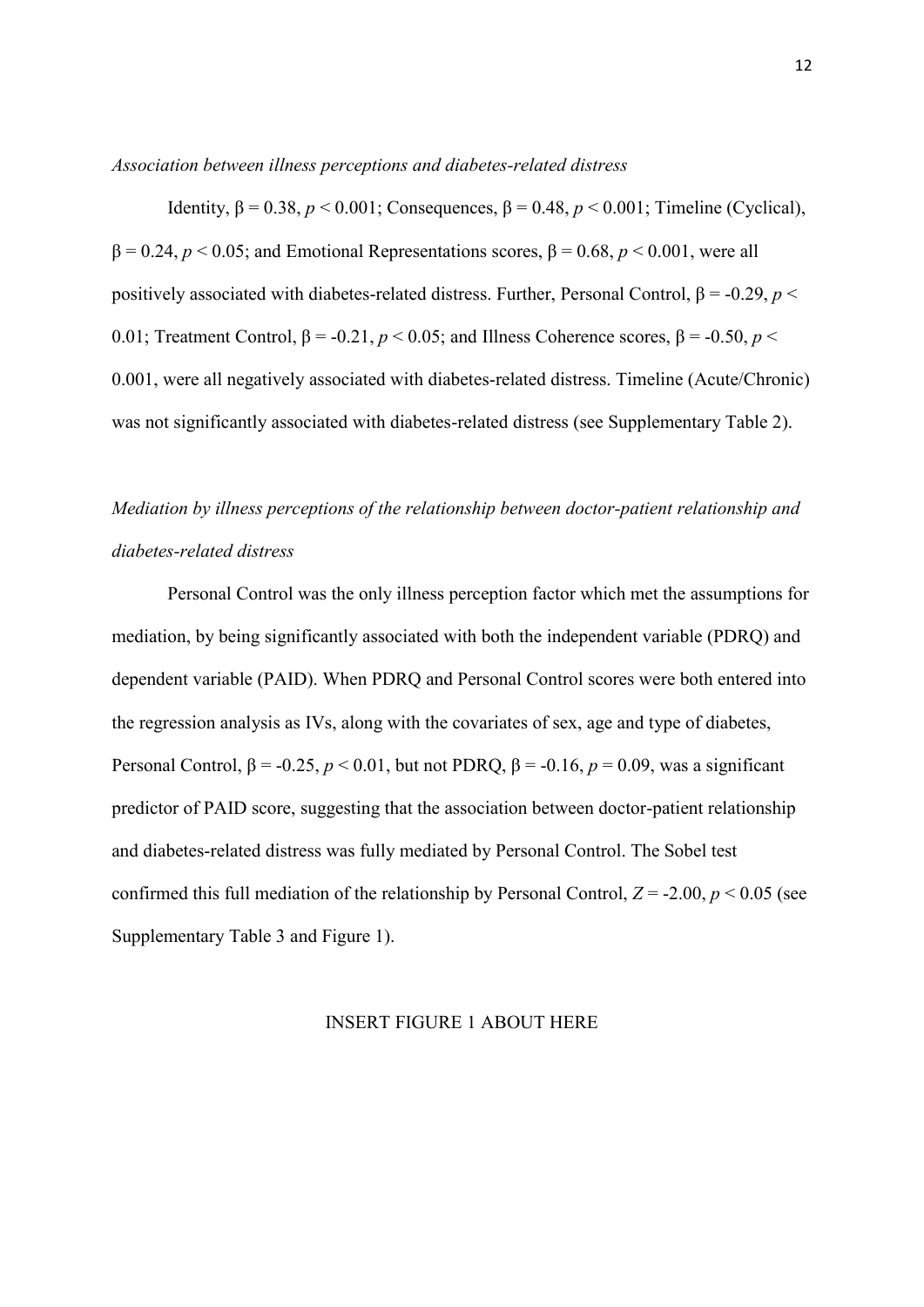#### **Discussion**

 The present study supported the notion that the doctor-patient relationship is associated with psychological wellbeing in diabetes patients, with patient reports of their relationship with their doctor being associated with diabetes-related distress. Further, a more positively rated doctor-patient relationship was associated with greater perceived Personal Control over the patient's diabetes, and a perception that the symptoms of their illness will last for a shorter duration. Several illness perceptions were also related to diabetes-related distress, with Identity, Consequences, Personal Control, Treatment Control, Illness Coherence, Timeline (Cyclical) and Emotional Representations all being significantly associated with PAID scores. On the basis of these aforementioned relationships, Personal Control was the only illness perception factor which met the criteria (Baron and Kenny, 1986) for consideration as a mediator of the relationship between the doctor-patient relationship and diabetes-related distress. The mediation analysis performed suggested that Personal Control fully mediated the relationship between doctor-patient relationship and diabetes-related distress.

This very important finding has implications for clinicians involved in the treatment of individuals with diabetes. Given that diabetes self-management is critically important in terms of attenuating adverse clinical consequences in diabetes patients (Funnell et al., 2009), it is important that doctors involved in diabetes treatment are explicitly aware that the rapport with their patient impacts specifically on the patient's perceived ability to self-manage their condition. While the cross-sectional nature of the present study makes it difficult to attribute causality to the associations observed, a speculative interpretation of the findings is that perceptions of greater capacity for diabetes self-management that patients gain through a better relationship with their doctor are related to lower levels of diabetes-related distress, to the extent that perceived Personal Control fully mediates the relationship between the doctor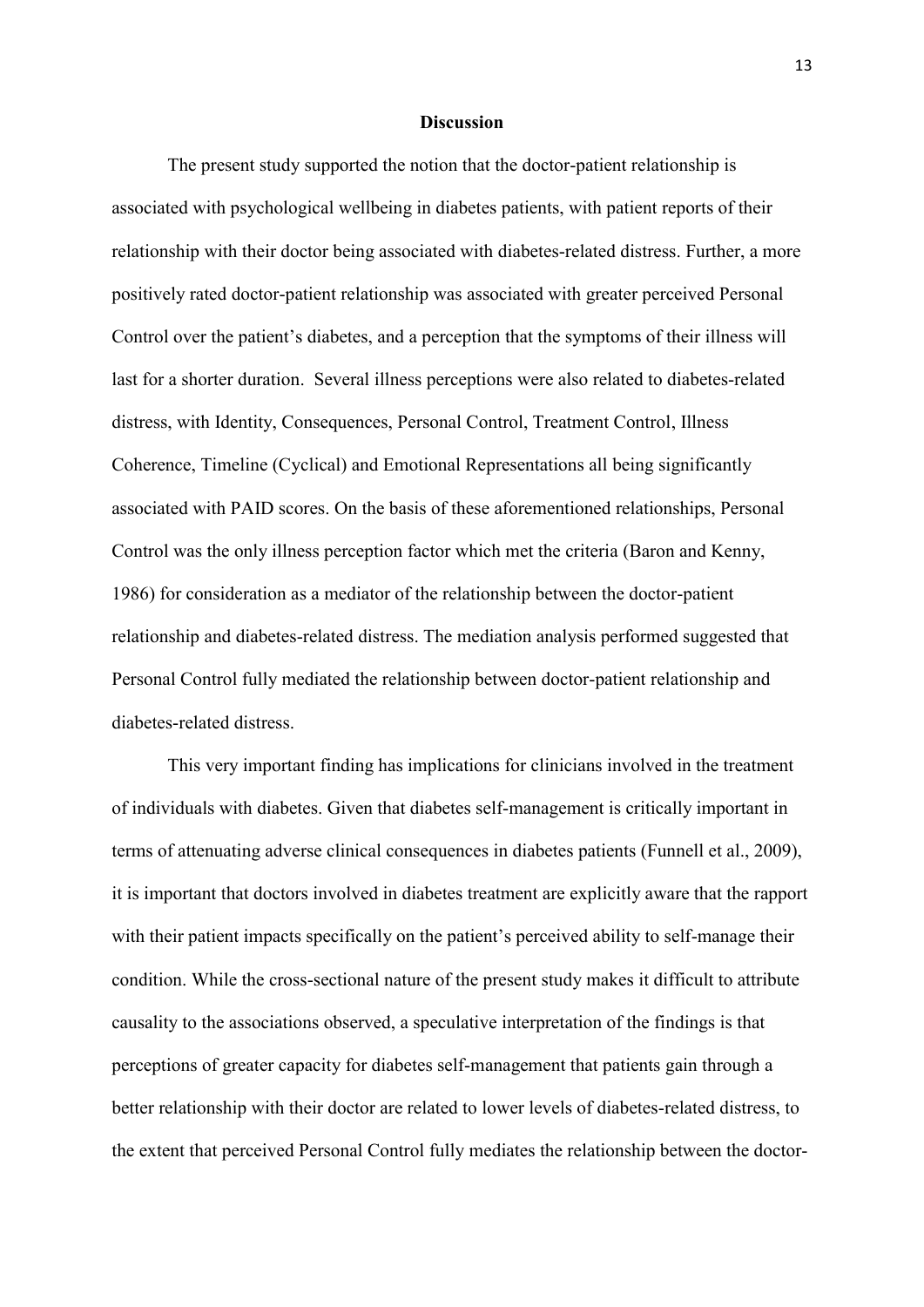patient relationship and diabetes-related distress. The implication of this finding is that diabetes-related distress is significantly reduced when the doctor-patient relationship provides the patient with a greater perceived capacity to self-manage their condition. It has been suggested that such communication techniques as i) encouraging patients to repeat back in their own words the information provided by a practitioner, ii) tailoring information provision to the patients' own health concerns and previous experiences, and iii) explaining the impact of recommended self-care behaviours on future health outcomes, can all positively impact upon diabetes self-care (Heisler et al., 2007). Further, Ha and Longnecker (2010) suggest that effective doctor-patient relationship relies upon good communication by the doctor (e.g. attentive listening, empathy and use of open-ended questions), involvement of the patient in treatment decision-making and acknowledgement of the patients' health beliefs while ensuring that the patient has a complete understanding of the benefits and importance of the treatment regimen. Thus, there is a potential avenue for intervention in healthcare practitioners, whereby practitioners could aim to actively promote personal control beliefs in their patients by implementing communication strategies that are known to impact positively upon diabetes self-care. However, given the cross-sectional nature of this study, an equally plausible interpretation of the present study findings is that greater perceptions of Personal Control are predictive of a better appraisal of one's doctor-patient relationship.

Our findings support previous studies which suggest that the doctor-patient relationship is associated with psychological wellbeing in diabetes patients (Beverly et al., 2012; Rose et al., 2002). We have also found support for previous work which has linked illness perceptions to emotional wellbeing in diabetes. For example, the data reported here support the findings of a recent meta-analytic review which found that higher Timeline (Cyclical), higher Consequences and lower Personal Control scores are associated with poor emotional health in diabetes (Hudson et al., 2014). In addition, we replicated the findings of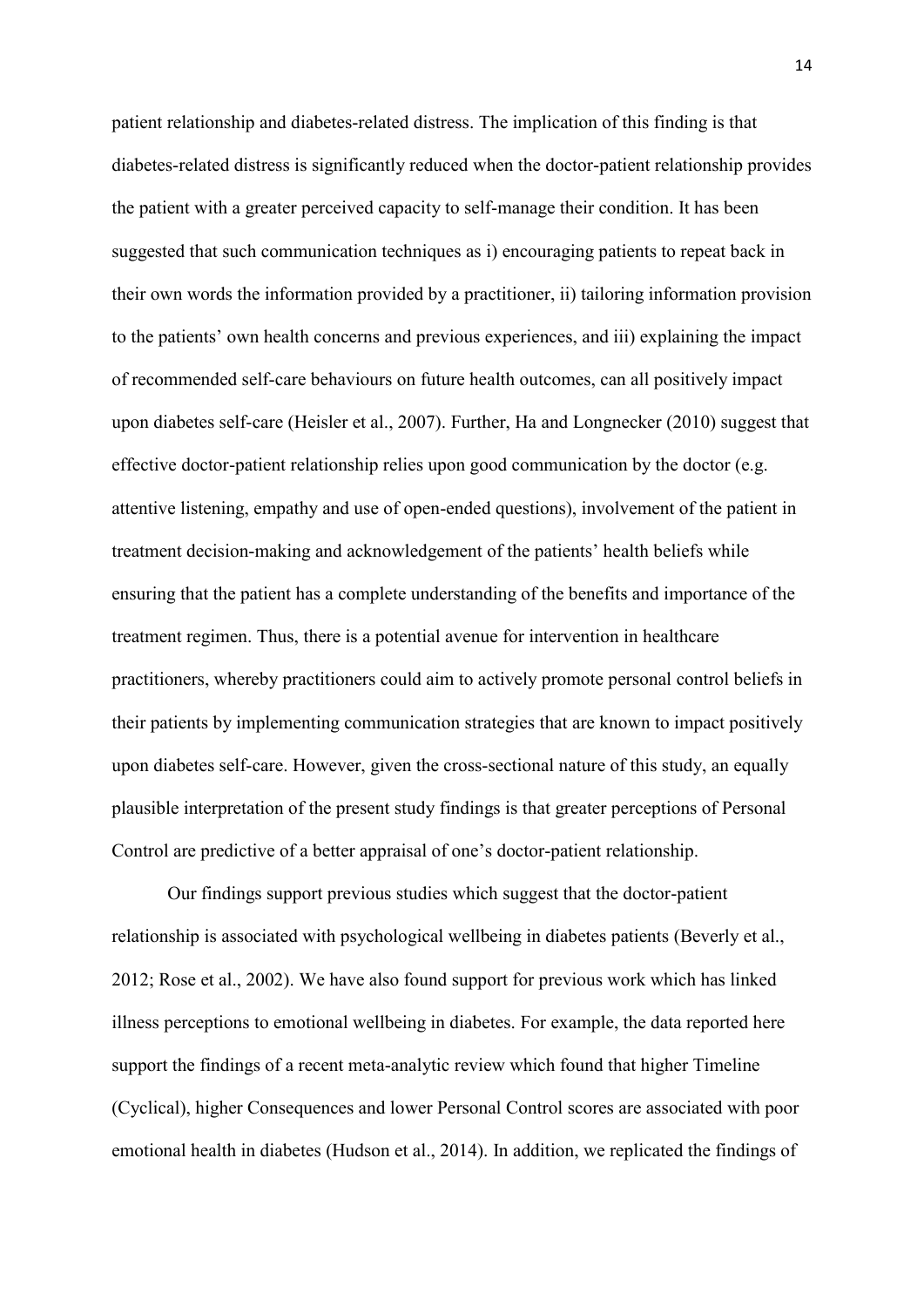Paddison and colleagues (2010) which suggests that high Identity scores and low Illness Coherence scores are associated with greater diabetes-related distress. We extended this previous finding with the observation that high Consequences, low Personal Control, low Treatment Control, high Timeline (Cyclical) and high Emotional Representations scores are also related to greater diabetes related distress. Thus both the doctor-patient relationship and illness perceptions are associated with the level of diabetes-related distress experienced by patients. To the best of our knowledge, only one study to date has considered whether the relationship between doctor-patient interactions (in this case, health threat communication) and psychological health outcomes in diabetes is mediated by illness perceptions (Lawson et al., 2010). This previous study found that a more reassuring health message was associated with better coping, and that Illness Coherence and Personal Control fully mediated these relationships (Lawson et al., 2010). Our findings partially support this previous work, in that we found that Personal Control fully mediated the association between the doctor-patient relationship and diabetes-related distress. An individual's perception of their capacity to control their diabetes thus appears to play a key role in mediating the relationship between doctor-patient interactions and psychological wellbeing in diabetes. Therefore, it is of interest to extend this finding in future studies, with the aim of also investigating treatment adherence and physical health as outcome measures.

In the present study, individuals were excluded who had been diagnosed with a chronic illness other than diabetes. Therefore, it is likely that individuals with severe depressive comorbidity will not have been included in the sample, despite the fact that the prevalence of depression is higher in individuals with diabetes relative to the general population (Goldney et al., 2004; Smith et al., 2014). A relationship between diabetes-related distress (as measured by the PAID) and depression has been established previously (Reddy et al., 2013), which suggests that by excluding individuals with depression, the average level of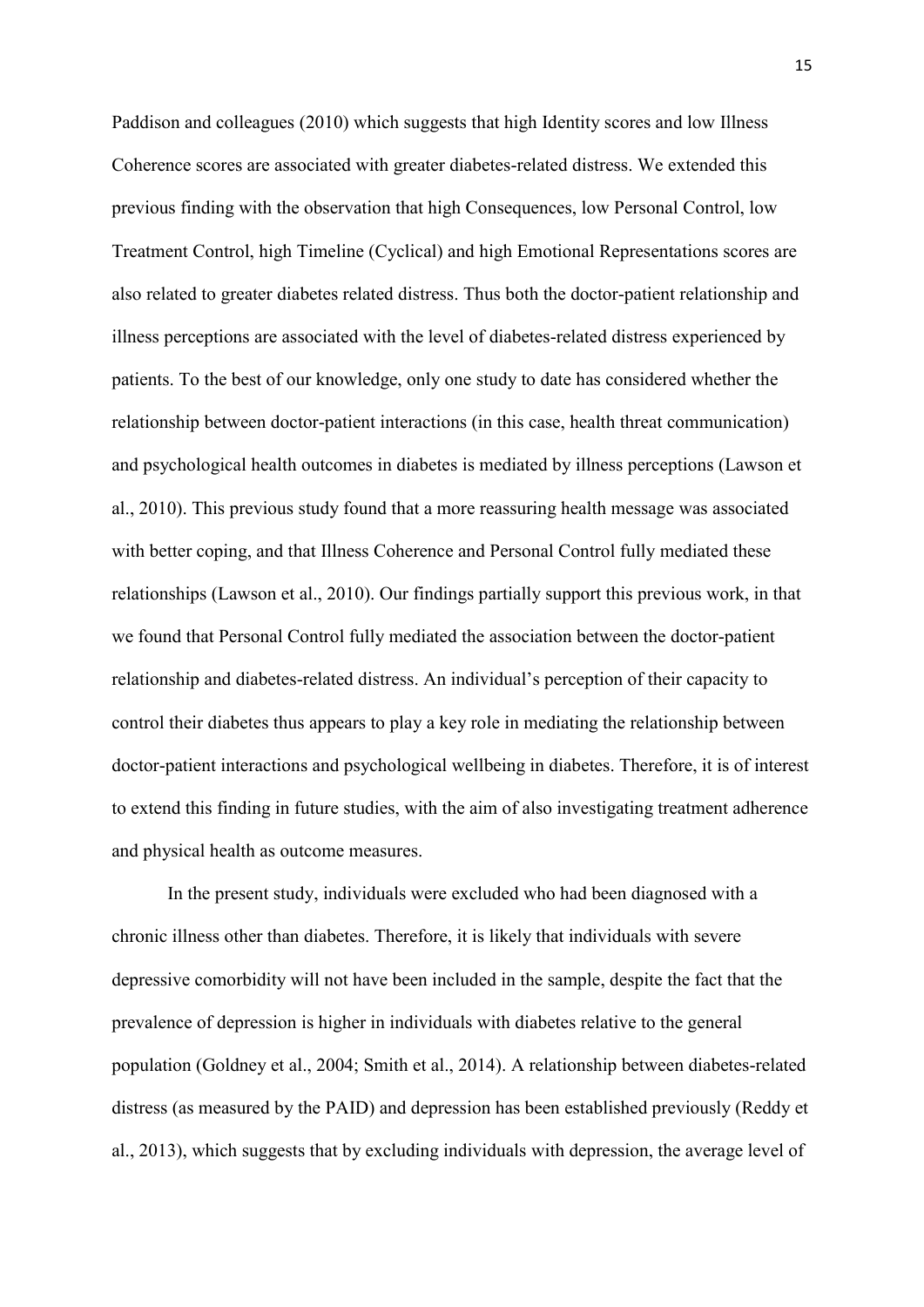diabetes-related distress reported by our study participants may have been lower than the general population of individuals with diabetes. However, this did enable the association between our variables of interest to be elucidated, unique from any influence of chronic depression.

In terms of the confounding variables which we included in our analyses, it is worthy of note that females reported both greater diabetes-related distress and higher Identity scores, suggesting that females attribute more symptoms to diabetes. The present study findings may therefore be particularly salient for female individuals, and healthcare professionals should consequently pay particular attention to building a rapport with female individuals to promote more positive illness perceptions and reduce the level of diabetes-related distress in females. Further, younger individuals reported relatively reduced Personal Control and Illness Coherence. Diabetes practitioners should be particularly mindful of these issues when treating younger adults, in order to ensure that younger individuals have a good understanding of their diabetes, and have confidence in their capacity to self-manage their condition. A further confounding variable included in our analyses was type of diabetes, as individuals with both Type 1 and Type 2 diabetes were invited to take part in this study. Despite the differences between these two conditions, it is not unusual for studies in this area to include individuals with both Type 1 and Type 2 diabetes (Lawson et al., 2010; Broadbent et al., 2011; Beverly et al., 2012). While type of diabetes was not associated with diabetesrelated distress, individuals with Type 1 diabetes had relatively higher scores on Timeline (Acute/Chronic), Consequences and Illness Coherence as well as lower scores on Treatment Control. These findings are in concordance with the notion that patients typically perceive Type 1 diabetes to be more severe than Type 2 (Lawson et al., 2010), but also suggest that Type 1 diabetes patients have a better perceived understanding of their condition.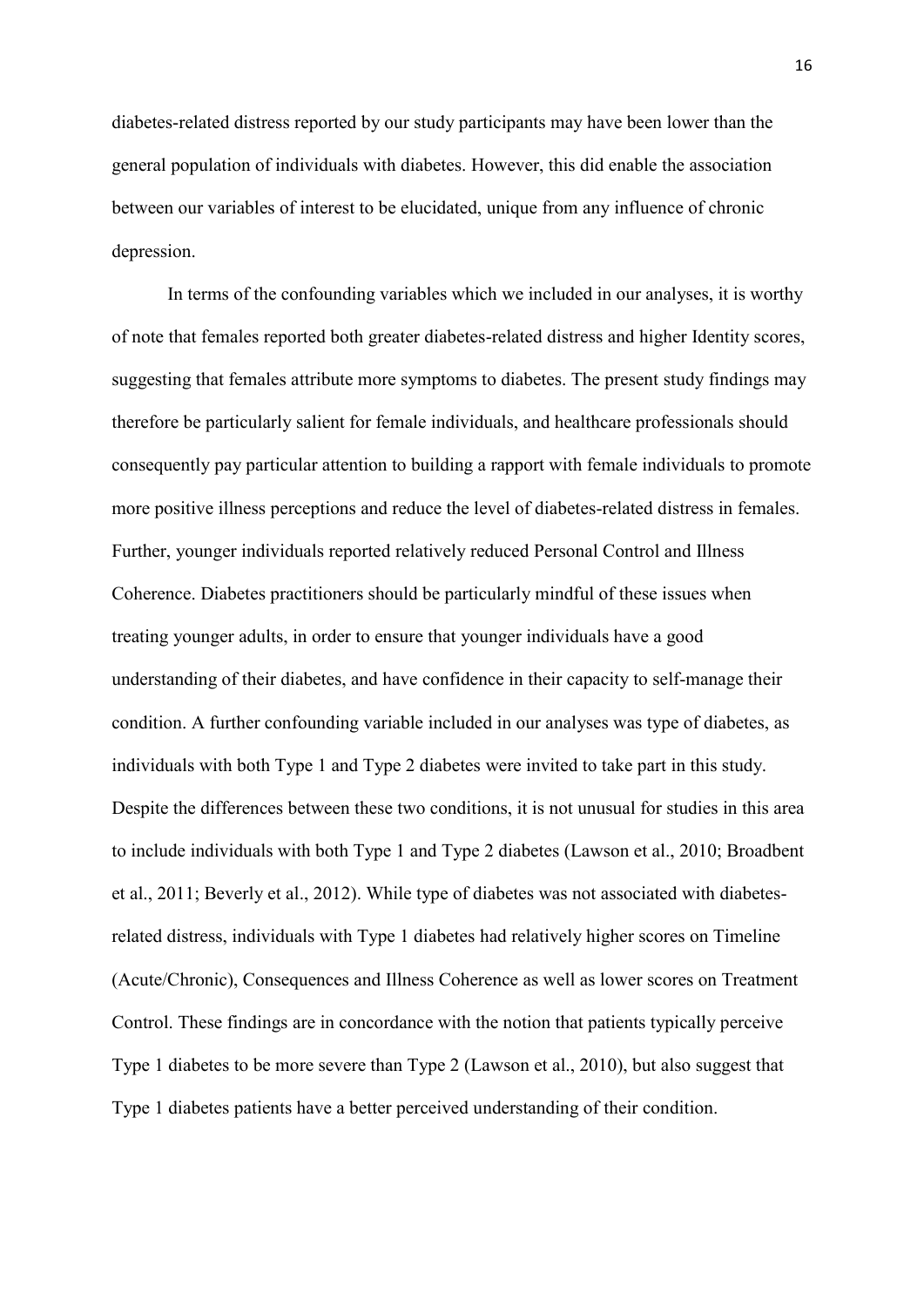Strengths of the study included the recruitment of an international sample using an online sampling procedure, which meant that respondents weren't constrained to specific geographical locations. This enabled a more global perspective on the associations under investigation to be ascertained, and eliminated the possibility that any idiosyncrasies that are unique to the specific healthcare trust or service from which individuals were recruited could influence the data. However, as participants were required to be literate in English to take part, it is unlikely that our study fully captured the cross-cultural differences that are likely to exist with respect to the associations under investigation, particularly given that cross-cultural differences in illness perceptions have been reported in diabetes patients (Barnes et al., 2004; Bean et al., 2007; Patel et al., 2012). The use of an online data collection procedure also may encourage more honest, less socially desirable responding from study participants, owing to the potential for greater perceived anonymity and independence from diabetes practitioners (Richman et al., 1999). However, while our methodology may have increased the degree of perceived independence from participants' doctors, the use of online data collection introduced the limitation that participants self-reported their diabetes diagnosis. The study design did not enable us to confirm the self-reported diabetes diagnosis from clinical records, nor did it allow us to access clinical data (such as  $HbA_{1c}$ ) for use in our analyses. A further issue with such a sampling procedure was that as participants were self-recruited, it is possible that only individuals with a greater interest in psychological or other factors which impact upon diabetes took part in the study, potentially limiting the representativeness of the study sample. Future studies investigating the role of the doctor-patient relationship on health outcomes in diabetes could therefore consider recruiting participants via diabetes clinics to enable clinical data to be obtained, but collect questionnaire data online to decrease the possibility of socially desirable responses confounding the data. In addition, participants were asked about their relationship with their 'doctor', however within some medical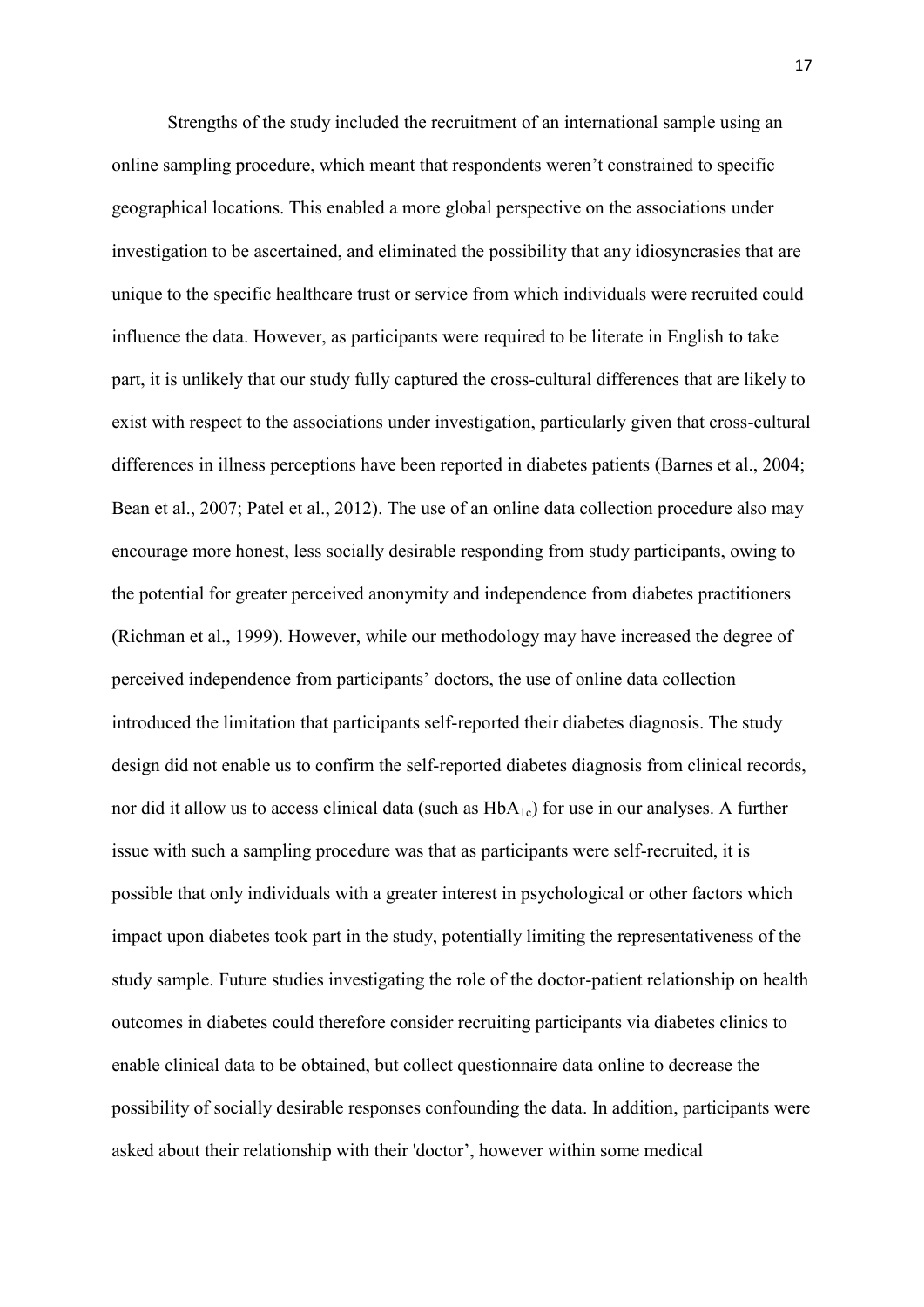services/healthcare trusts, other healthcare professionals such as nurses are primarily responsible for diabetes healthcare provision. Future research could address this limitation by asking participants to provide responses for each professional whom they consult with respect to their diabetes care, in order to establish a more complete picture of the associations observed in the present study. A further drawback with the study is that the data collected is cross-sectional; therefore our assumptions regarding the directionality of the associations observed are somewhat hypothetical. Longitudinal evidence is required, possibly involving an intervention programme for healthcare professions relating to their interactions with their diabetes patients, to fully ascertain the true nature of the relationships observed here. In addition, our sample is not representative of the global population of individuals with diabetes, given the over-representation of individuals with type 1 diabetes in our sample, and the fact that over 90% of the participants reported that they live in the UK or North America. Finally, the content validity of the IPQ-R for use in type 2 diabetes has recently been questioned (McCorry et al., 2013), despite this instrument being used in several previous investigations with type 2 diabetes patients.

In conclusion, we have found supporting evidence that the doctor-patient relationship is associated with diabetes-related distress, and also observed that this relationship is fully mediated by Personal Control. This suggests that enhancement of the doctor-patient relationship may impact upon patients' perceived capacity to self-manage their diabetes, which will in turn reduce their level of diabetes-related distress, however longitudinal studies incorporating interventions for healthcare practitioners are required to confirm this assertion. This finding has implications for diabetes healthcare providers to be mindful of the extent to which the rapport with their patients impacts upon their emotional wellbeing. Future studies in this area should consider whether illness perceptions also mediate the association between the doctor-patient relationship and clinical outcomes in diabetes.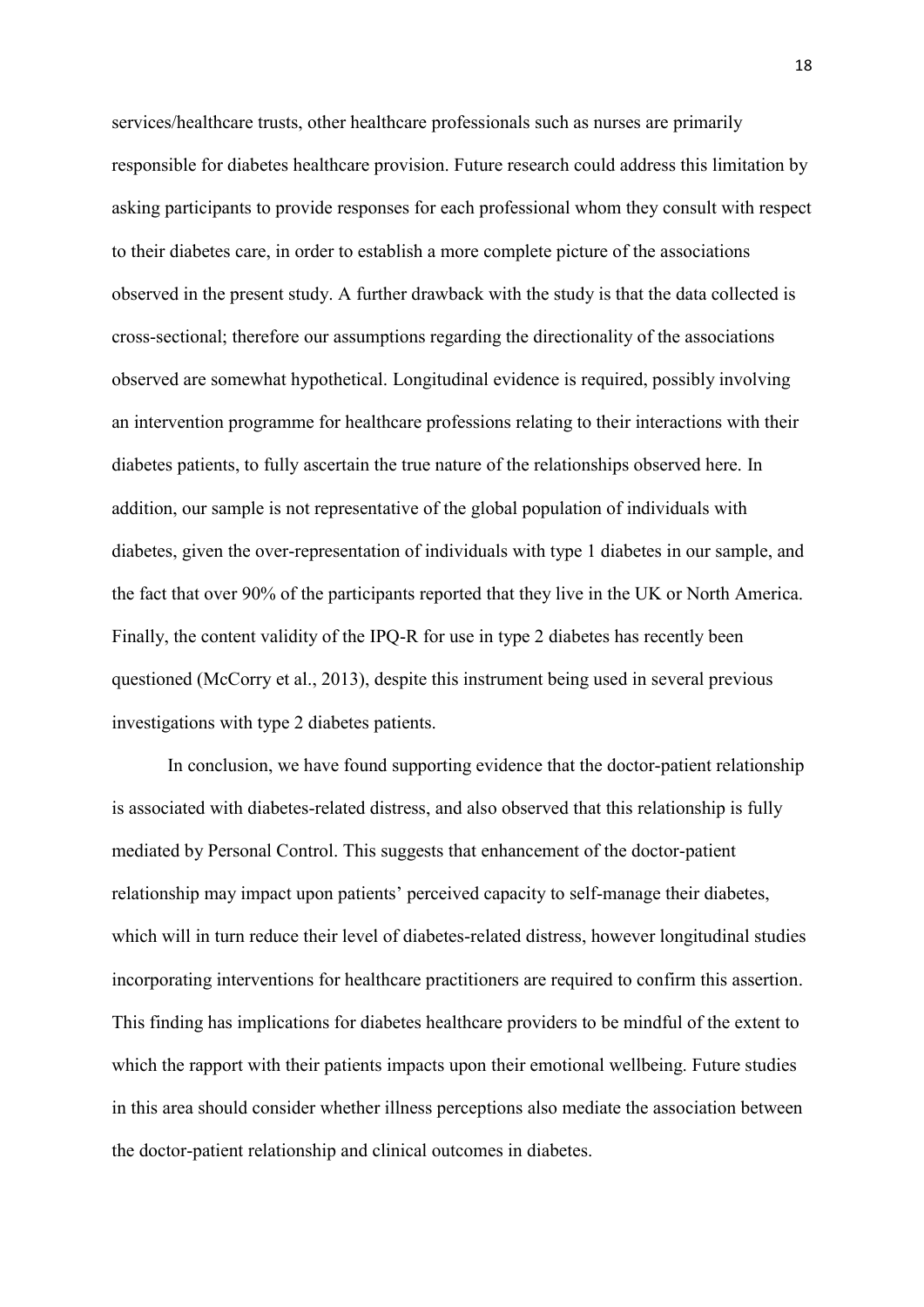#### **References**

- Barnes L, Moss-Morris R and Kaufusi M. (2004) Illness beliefs and adherence in diabetes mellitus: a comparison between Tongan and European patients. *N Z Med J* 117(1188): U743.
- Baron RM and Kenny DA. (1986) The moderator-mediator variable distinction in social psychological research: conceptual, strategic, and statistical considerations. *J Pers Soc Psychol* 51(6): 1173-1182.
- Bean D, Cundy T and Petrie KJ. (2007) Ethnic differences in illness perceptions, self-efficacy and diabetes self-care. *Psychology & Health* 22(7): 787-811.
- Beverly EA, Ganda OP, Ritholz MD, et al. (2012) Look who's (not) talking: diabetic patients' willingness to discuss self-care with physicians. *Diabetes Care* 35(7): 1466-1472.
- Broadbent E, Donkin L and Stroh JC. (2011) Illness and treatment perceptions are associated with adherence to medications, diet, and exercise in diabetic patients. *Diabetes Care* 34(2): 338-340.
- Cerkoney KA and Hart LK. (1980) The relationship between the health belief model and compliance of persons with diabetes mellitus. *Diabetes Care* 3(5): 594-598.
- Edgar KA and Skinner TC. (2003) Illness representations and coping as predictors of emotional well-being in adolescents with type 1 diabetes. *J Pediatr Psychol* 28(7): 485-493.
- Funnell MM, Brown TL, Childs BP, et al. (2009) National standards for diabetes selfmanagement education. *Diabetes Care* 32 Suppl 1: S87-94.
- Goldney RD, Phillips PJ, Fisher LJ, et al. (2004) Diabetes, depression, and quality of life: A population study. *Diabetes Care* 27(5): 1066-1070.
- Golin CE, DiMatteo MR and Gelberg L. (1996) The role of patient participation in the doctor visit. Implications for adherence to diabetes care. *Diabetes Care* 19(10): 1153-1164.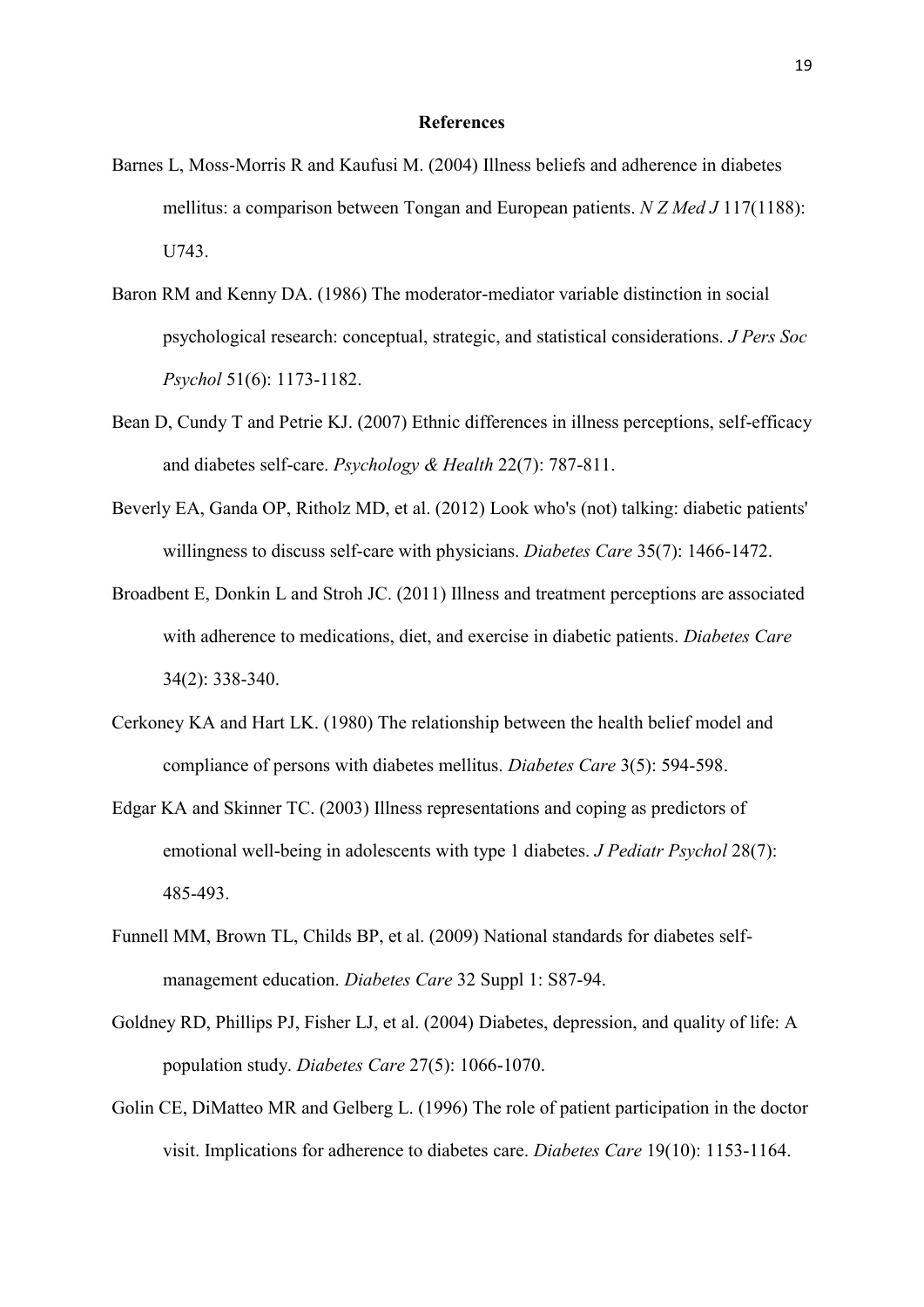- Griva K, Myers LB and Newman S. (2000) Illness perceptions and self efficacy beliefs in adolescents and young adults with insulin dependent diabetes mellitus. *Psychology & Health* 15(6): 733-750.
- Ha JF and Longnecker N. (2010) Doctor-patient communication: a review. *Ochsner J* 10(1): 38-43.
- Hagger MS and Orbell S. (2003) A meta-analytic review of the Common-Sense Model of illness representations. *Psychology & Health* 18(2): 141-184.
- Heisler M, Cole I, Weir D, et al. (2007) Does physician communication influence older patients' diabetes self-management and glycemic control? Results from the Health and Retirement Study (HRS). *J Gerontol A Biol Sci Med Sci* 62(12): 1435-1442.
- Heisler M, Piette JD, Spencer M, et al. (2005) The relationship between knowledge of recent HbA1c values and diabetes care understanding and self-management. *Diabetes Care* 28(4): 816-822.
- Hudson JL, Bundy C, Coventry PA, et al. (2014) Exploring the relationship between cognitive illness representations and poor emotional health and their combined association with diabetes self-care. A systematic review with meta-analysis. *J Psychosom Res* 76(4): 265-274.
- Inzucchi SE, Bergenstal RM, Buse JB, et al. (2012) Management of hyperglycaemia in type 2 diabetes: a patient-centered approach. Position statement of the American Diabetes Association (ADA) and the European Association for the Study of Diabetes (EASD). *Diabetologia* 55(6): 1577-1596.
- Lawson VL, Bundy C, Belcher J, et al. (2010) Mediation by illness perceptions of the effect of personality and health threat communication on coping with the diagnosis of diabetes. *Br J Health Psychol* 15(Pt 3): 623-642.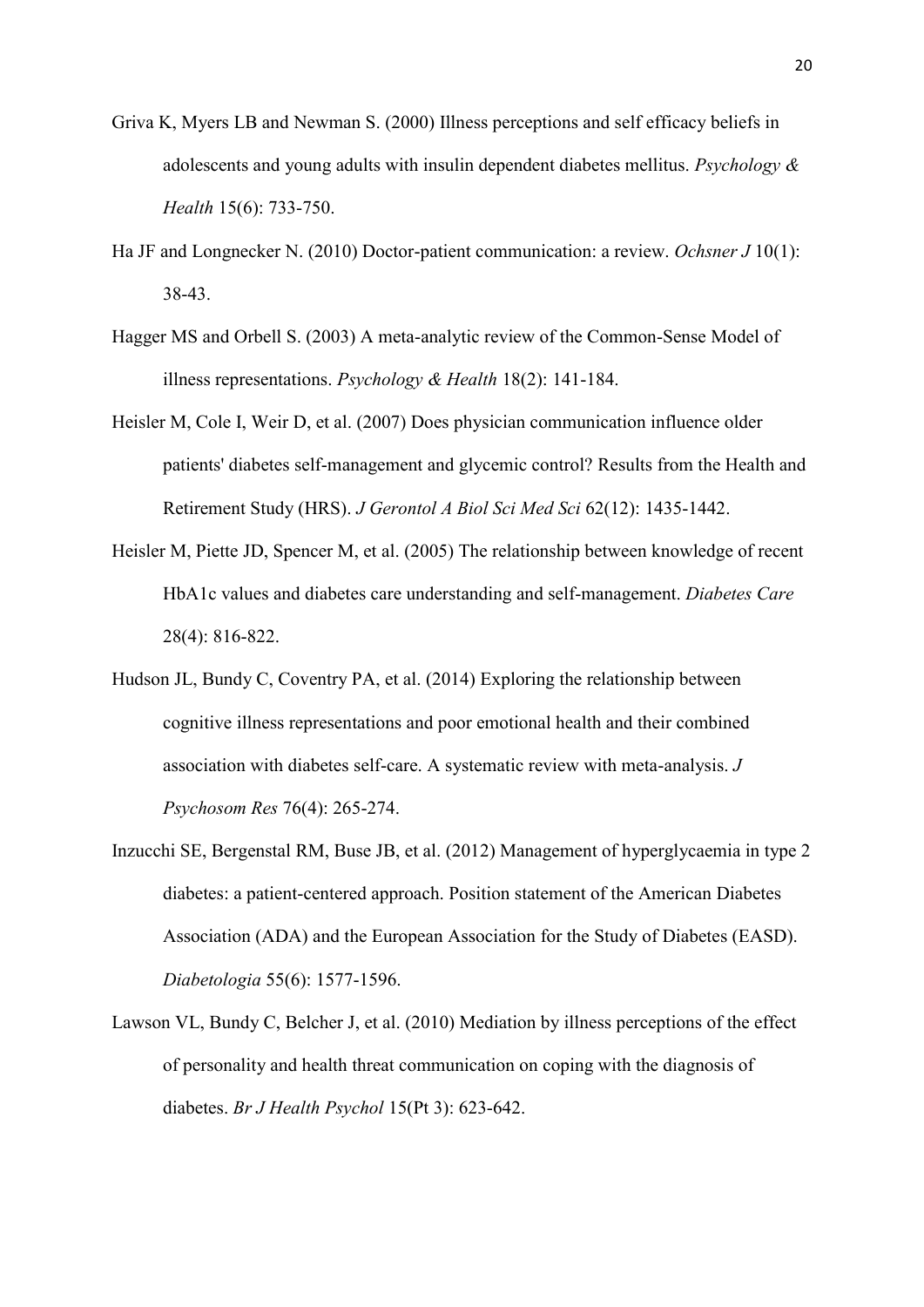- Lawson VL, Bundy C and Harvey JN. (2007a) Development of the Diabetes Health Threat Communication Questionnaire (DHTCQ). *Patient Educ Couns* 67(1-2): 117-126.
- Lawson VL, Bundy C and Harvey JN. (2007b) The influence of health threat communication and personality traits on personal models of diabetes in newly diagnosed diabetic patients. *Diabet Med* 24(8): 883-891.
- Leventhal H, Nerenz DR and Steele DJ. (1984) Illness representations and coping with health threats. In: Baum A, Taylor SE and Singer JE (eds) *Handbook of psychology and health: social psychological aspects of health.* Hillsdale: Earlbaum, 219-252.
- Mc Sharry J, Moss-Morris R and Kendrick T. (2011) Illness perceptions and glycaemic control in diabetes: a systematic review with meta-analysis. *Diabet Med* 28(11): 1300- 1310.
- McCorry NK, Scullion L, McMurray CM, et al. (2013) Content validity of the illness perceptions questionnaire - revised among people with type 2 diabetes: A think-aloud study. *Psychology & Health* 28: 675-685.
- Moss-Morris R, Weinman J, Petrie K, et al. (2002) The Revised Illness Perception Questionnaire (IPQ-R). *Psychology & Health* 17(1): 1-16.
- Neylon OM, O'Connell MA, Skinner TC, et al. (2013) Demographic and personal factors associated with metabolic control and self-care in youth with type 1 diabetes: a systematic review. *Diabetes Metab Res Rev* 29(4): 257-272.
- Nsereko E, Bavuma C, Tuyizere M, et al. (2013) Illness perceptions and depression in relation to self-care behaviour among type 2 diabetes patients in a referral hospital in Kigali-Rwanda. *Rwanda J. Health Sci.* 2: 1-9.
- Paddison CAM, Alpass FM and Stephens CV. (2010) Using the Common Sense Model of illness self-regulation to understand diabetes-related distress: The importance of being able to 'make sense' of diabetes. *New Zealand Journal of Psychology* 39: 45-50.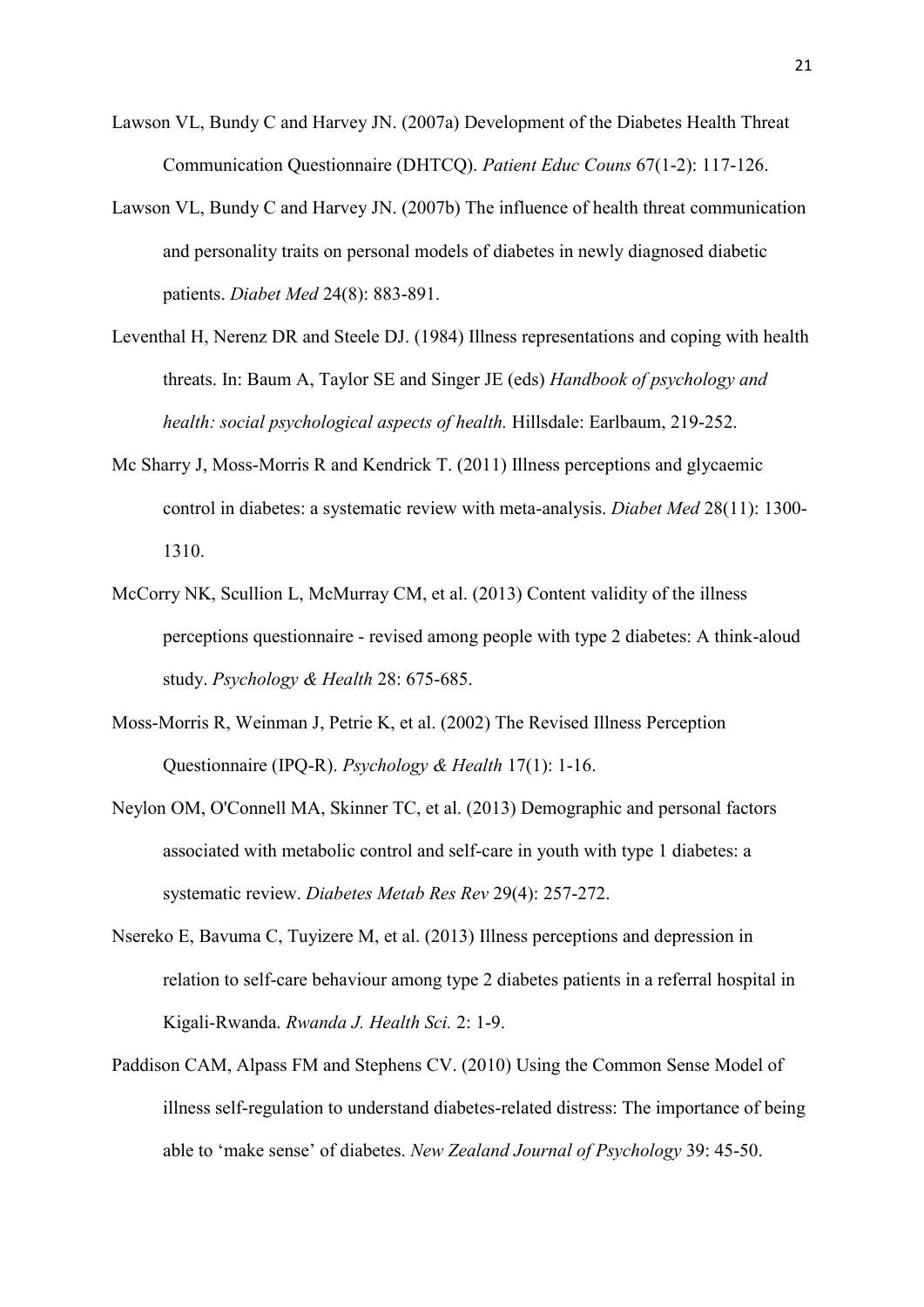- Paschalides C, Wearden AJ, Dunkerley R, et al. (2004) The associations of anxiety, depression and personal illness representations with glycaemic control and healthrelated quality of life in patients with type 2 diabetes mellitus. *J Psychosom Res* 57(6): 557-564.
- Patel N, Kennedy A, Chew-Graham C, et al. (2012) Measuring diabetes health beliefs in the South Asian population: a narrative systematic review of feasibility and validity. *Diversity and Equality in Health and Care* 9(1): 57-70.
- Petrie KJ and Weinman J. (2012) Patients' perceptions of their illness: The dynamo of volition in health care. *Current Directions in Psychological Science* 21(1): 60-65.
- Polonsky WH, Anderson BJ, Lohrer PA, et al. (1995) Assessment of diabetes-related distress. *Diabetes Care* 18(6): 754-760.
- Reddy J, Wilhelm K and Campbell L. (2013) Putting PAID to diabetes-related distress: The potential utility of the Problem Areas in Diabetes (PAID) scale in patients with diabetes. *Psychosomatics* 54(1): 44-51.
- Richman WL, Kiesler S, Weisband S, et al. (1999) Meta-analytic study of social desirability distortion in computer-administered questionnaires, traditional questionnaires, and interviews. *Journal of Applied Psychology* 84: 754-775.
- Rose M, Fliege H, Hildebrandt M, et al. (2002) The network of psychological variables in patients with diabetes and their importance for quality of life and metabolic control. *Diabetes Care* 25(1): 35-42.
- Smith MA, Else JE, Paul L, et al. (2014) Functional living in older adults with type 2 diabetes: Executive functioning, dual task performance, and the impact on postural stability and motor control. *J Aging Health* 26(5): 841-859.
- Stewart MA. (1995) Effective physician-patient communication and health outcomes: a review. *CMAJ* 152(9): 1423-1433.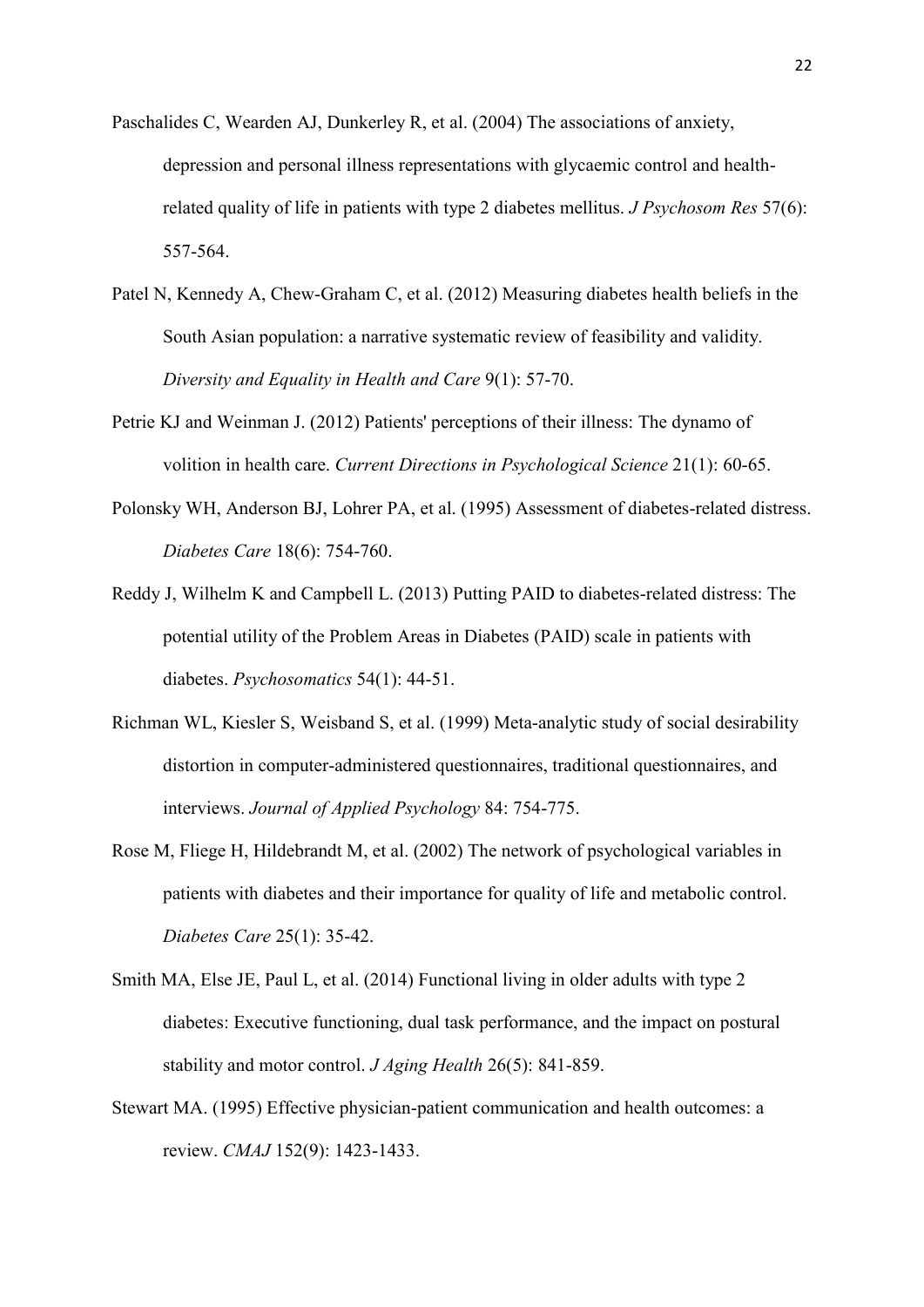- van Dam HA, van der Horst F, van den Borne B, et al. (2003) Provider-patient interaction in diabetes care: effects on patient self-care and outcomes. A systematic review. *Patient Educ Couns* 51(1): 17-28.
- Van der Feltz-Cornelis CM, Van Oppen P, Van Marwijk HW, et al. (2004) A patient-doctor relationship questionnaire (PDRQ-9) in primary care: development and psychometric evaluation. *Gen Hosp Psychiatry* 26(2): 115-120.
- Welch GW, Jacobson AM and Polonsky WH. (1997) The problem areas in diabetes scale: An evaluation of its clinical utility. *Diabetes Care* 20(5): 760-766.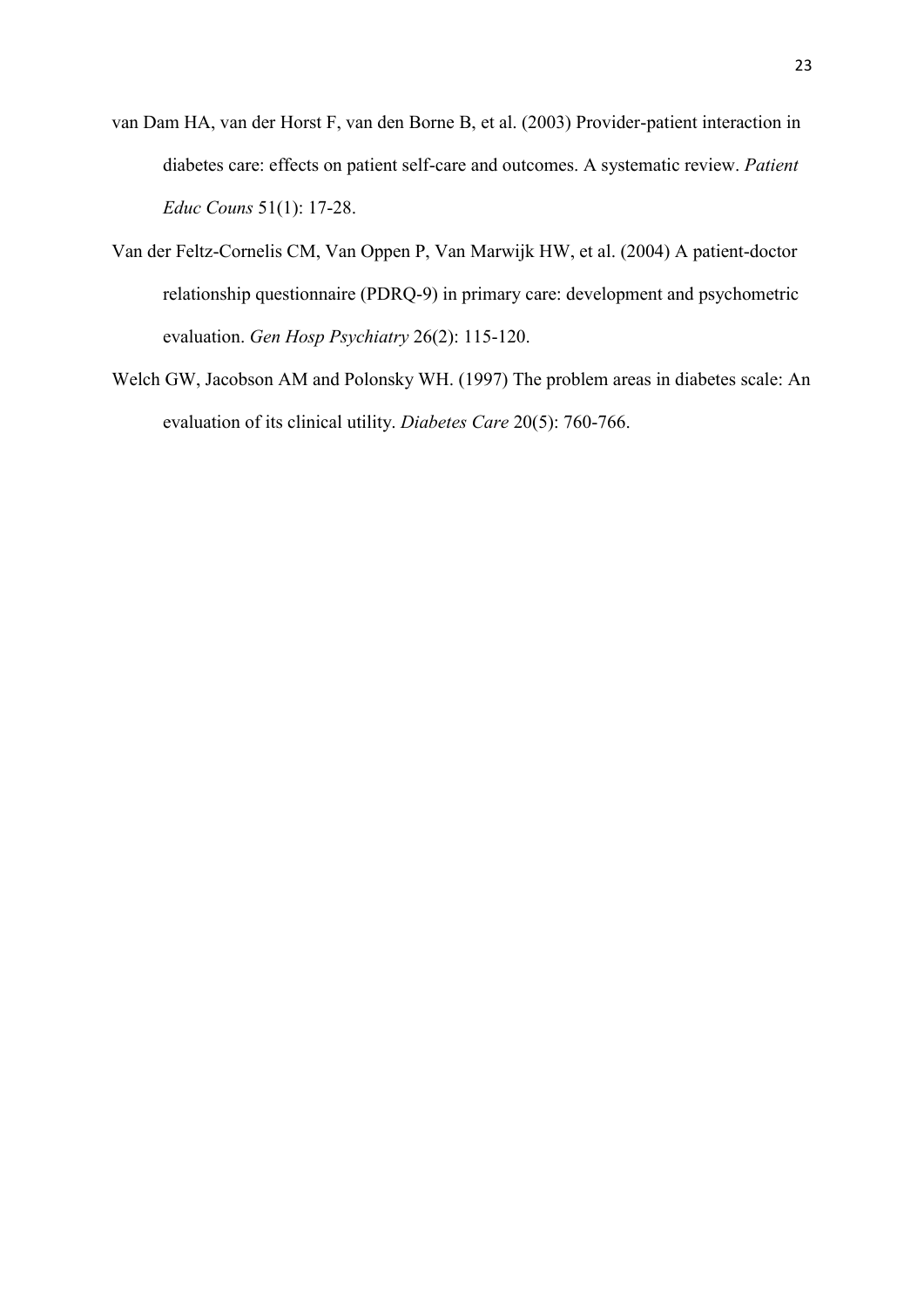### Table 1

Hierarchical regression analysis for the association between diabetes-related distress and doctor-patient relationship

|        | Independent Variable | B(SE)         | β        | $R^2$     | $\triangle R^2$ |
|--------|----------------------|---------------|----------|-----------|-----------------|
| Step 1 | <b>Sex</b>           | 9.50(3.68)    | $0.25*$  |           |                 |
|        | Age                  | $-0.23(0.17)$ | $-0.14$  |           |                 |
|        | Diabetes Type        | 1.87(4.44)    | 0.04     | $0.097**$ |                 |
| Step 2 | <b>Sex</b>           | 8.32(3.64)    | $0.22*$  |           |                 |
|        | Age                  | $-0.24(0.17)$ | $-0.15$  |           |                 |
|        | Diabetes Type        | 0.99(4.36)    | 0.02     |           |                 |
|        | <b>PDRQ</b>          | $-0.41(0.17)$ | $-0.22*$ | $0.144**$ | $0.047*$        |

24